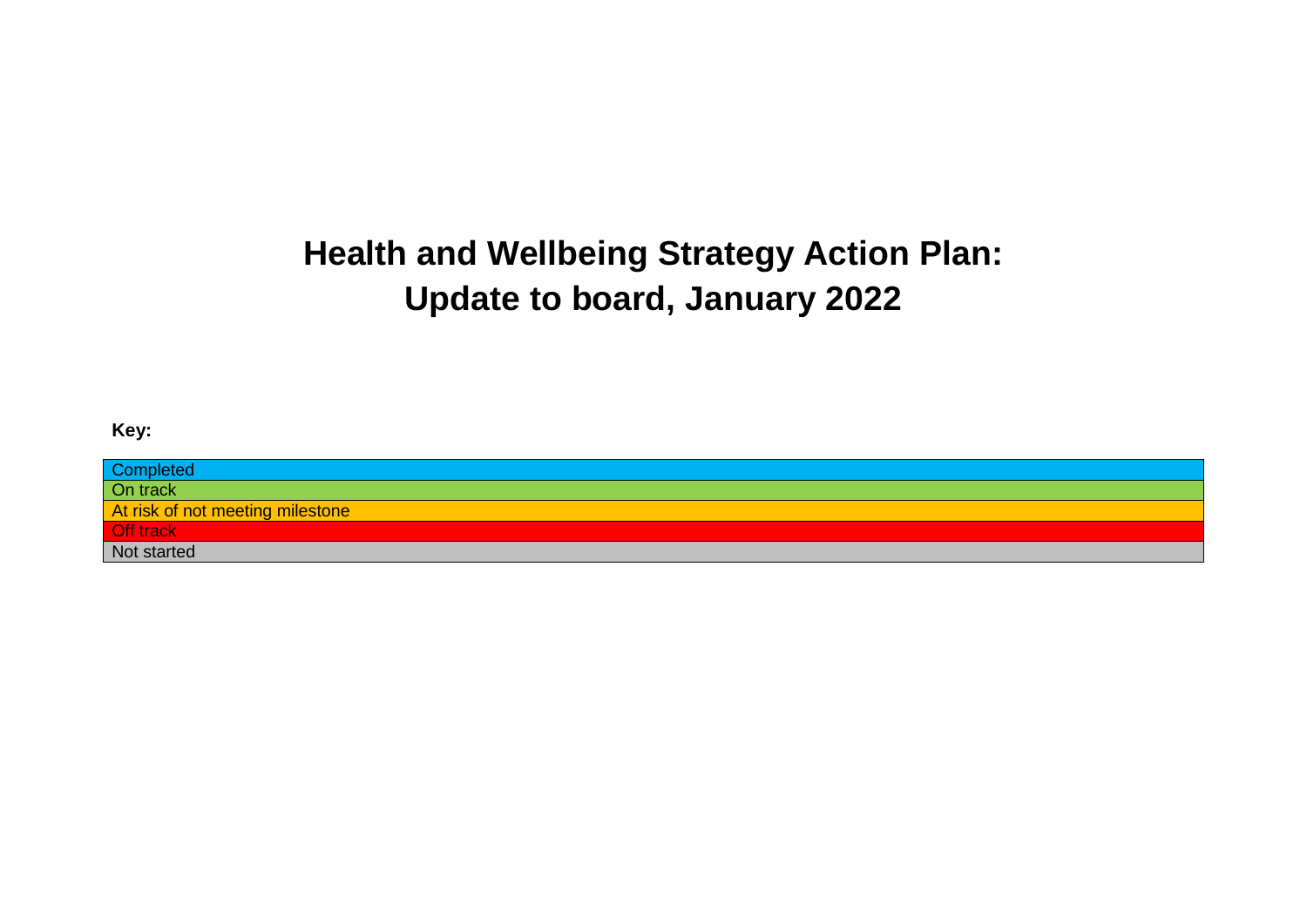### **Aim 1: All children get the best start in life and go on to achieve their full potential**

Board sponsors: Suzanne Joyner, Strategic Director of Children and Young People's Services, Rotherham Metropolitan Borough Council and Dr Jason Page, Vice Chair, Rotherham Clinical Commissioning Group

| <b>Priority</b> | #   | <b>Milestones</b>                                                             | <b>Timescale</b>                        | Lead(s)          | <b>BRAG</b><br>rating | <b>Progress update</b>                                    |
|-----------------|-----|-------------------------------------------------------------------------------|-----------------------------------------|------------------|-----------------------|-----------------------------------------------------------|
| Cross-cutting   | 1.1 | Work with Health and Wellbeing Board<br>partners to develop a 'Best Start and | April 2022 - stage<br>one developed,    | Alex<br>Hawley,  |                       | Initial stakeholder workshop<br>held in October, with     |
|                 |     | Beyond' strategy. *                                                           | focusing on 1001                        | <b>RMBC</b>      |                       | agreement to map pathways.                                |
|                 |     | *N.B. the strategy will be developed in four                                  | Days as first                           |                  |                       | Follow-up meetings planned                                |
|                 |     | stages.                                                                       | component                               |                  |                       | for December and January to<br>progress.                  |
|                 |     |                                                                               | April 2023 -                            |                  |                       | Pathway-mapping exercise                                  |
|                 |     |                                                                               | complete strategy<br>developed          |                  |                       | will commence imminently.<br>Draft questionnaire template |
|                 |     |                                                                               |                                         |                  |                       | designed for service to                                   |
|                 |     |                                                                               |                                         |                  |                       | complete. 2 dedicated<br>officers providing direct        |
|                 |     |                                                                               |                                         |                  |                       | support.                                                  |
|                 |     |                                                                               |                                         |                  |                       | February workshops for                                    |
|                 |     |                                                                               |                                         |                  |                       | discussing outcomes within<br>1001 Days.                  |
|                 |     |                                                                               |                                         |                  |                       |                                                           |
|                 | 1.2 | Deliver the 0-19 service with a<br>universal offer to support all children    | Ongoing for the<br>duration of the plan | Alison<br>Cowie, |                       | Universal service offer<br>provided to all families -     |
|                 |     | and young people and their families,                                          |                                         | Head of          |                       | although the 12-15 year old                               |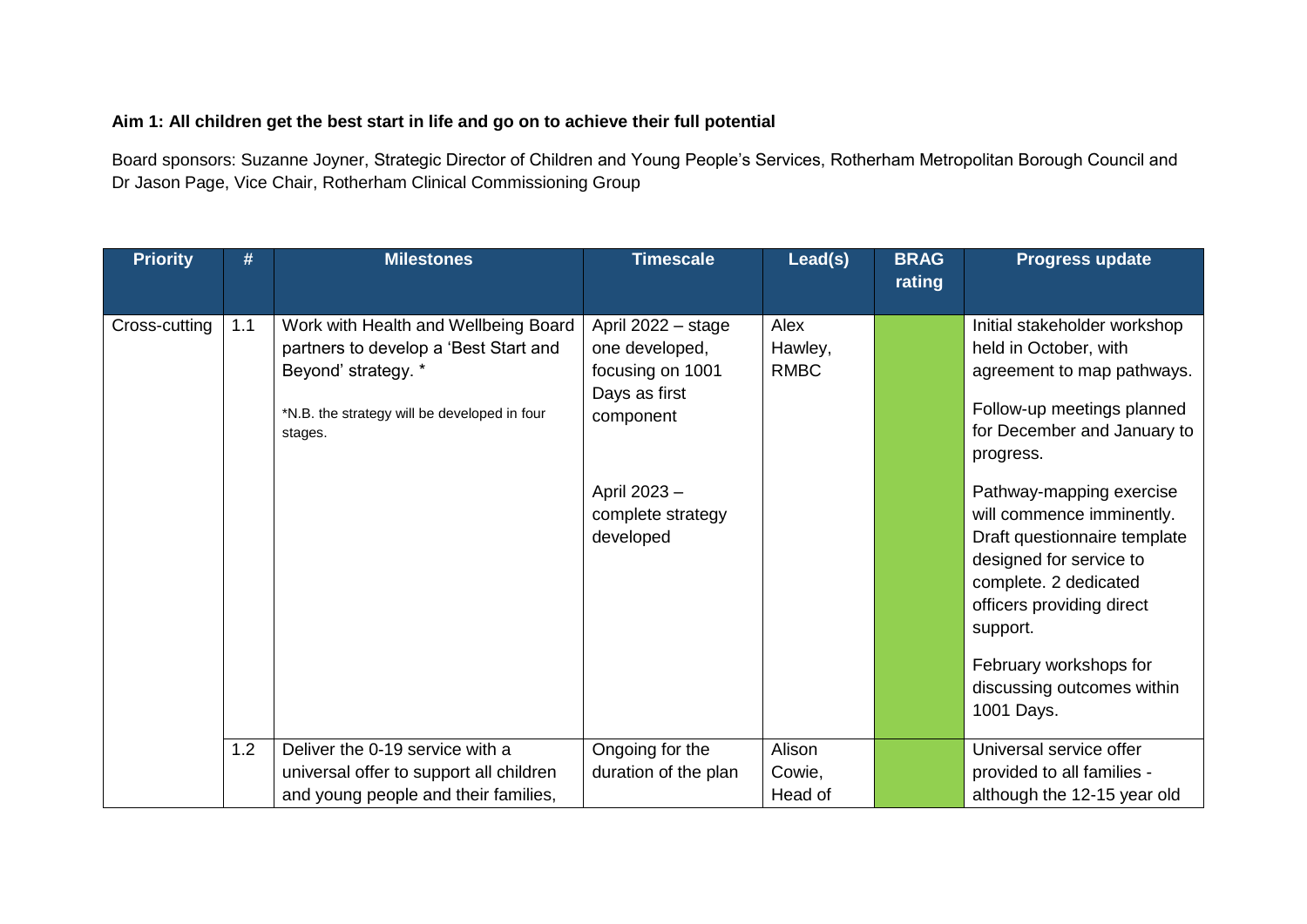| with an enhanced offer for those that    | Nursing     | Covid vaccination              |
|------------------------------------------|-------------|--------------------------------|
| need it, ensuring that there is equality | Children's  | programme has impacted         |
| across the service.                      | Services,   |                                |
|                                          | <b>TRFT</b> | slightly on mandated           |
|                                          |             | contacts as the 0-19 service   |
|                                          |             | has supported the              |
|                                          |             | vaccination programme, this    |
|                                          |             | is being closely monitored.    |
|                                          |             | This will continue as the 2nd  |
|                                          |             | dose vaccinations need to      |
|                                          |             | start in January. Maintaining  |
|                                          |             | continuity from antenatal      |
|                                          |             | contacts can also impact on    |
|                                          |             | new birth visits, however this |
|                                          |             | is seen as beneficial for the  |
|                                          |             | families but may impact on     |
|                                          |             | the defined target.            |
|                                          |             | The enhanced targeted offer    |
|                                          |             | continues to provide support   |
|                                          |             | to more vulnerable families    |
|                                          |             |                                |
|                                          |             | through the Young Parents      |
|                                          |             | Team, European Migrant         |
|                                          |             | Team and Early Attachment      |
|                                          |             | Team. Through Evolve           |
|                                          |             | young people subject to        |
|                                          |             | CSE/CCE are supported and      |
|                                          |             | currently developing           |
|                                          |             | pathways to support young      |
|                                          |             | people within YOT.             |
|                                          |             | There is also a Universal      |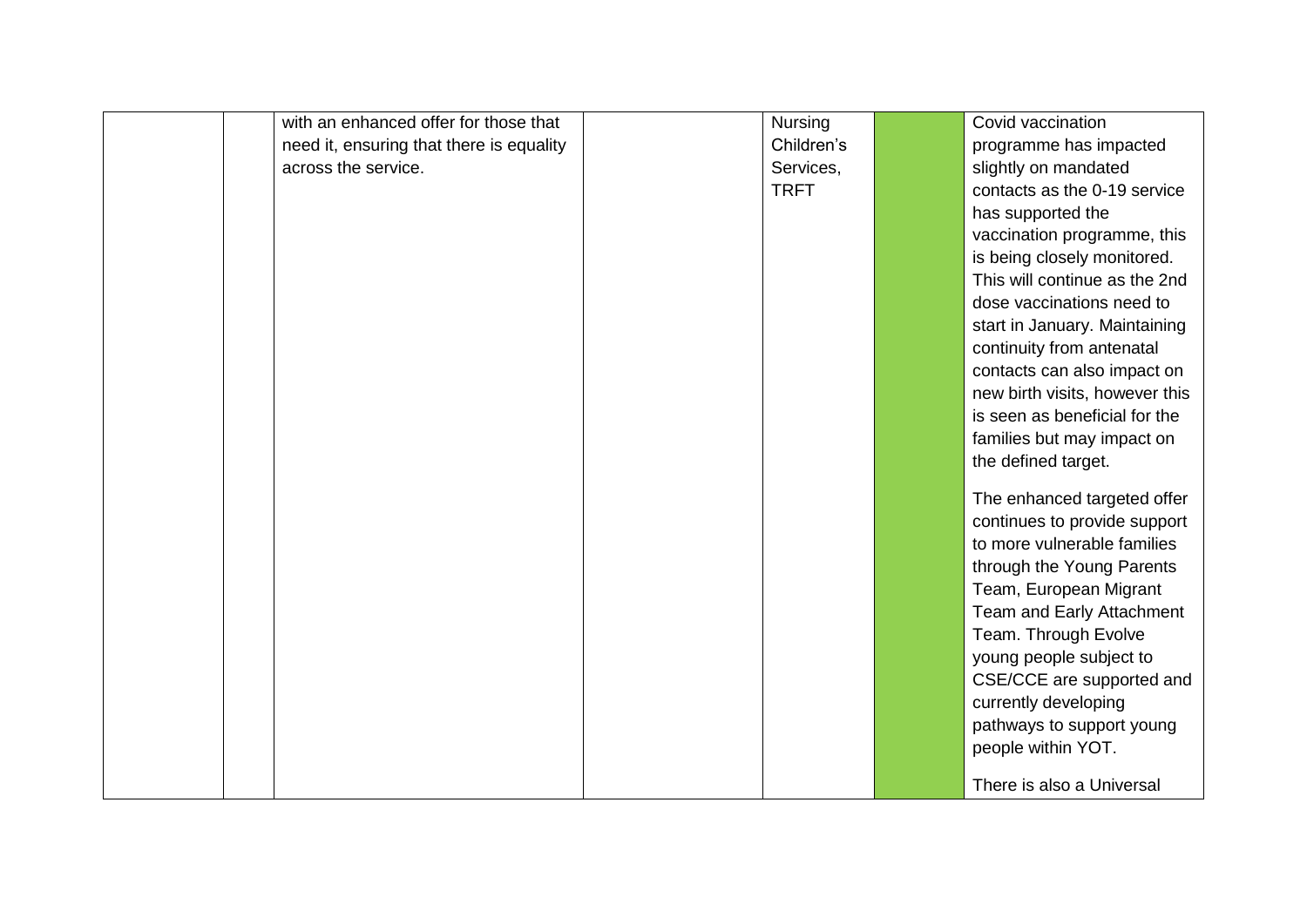|                                                                              |     |                                                                                                                        |                                                                                                                                                                                    |                                | Partnership Plus Team<br>supporting significantly<br>vulnerable families or who<br>are Looked After are offered<br>a high-level service to review<br>health and development and<br>offer support.                                                                |
|------------------------------------------------------------------------------|-----|------------------------------------------------------------------------------------------------------------------------|------------------------------------------------------------------------------------------------------------------------------------------------------------------------------------|--------------------------------|------------------------------------------------------------------------------------------------------------------------------------------------------------------------------------------------------------------------------------------------------------------|
| Develop our<br>approach to<br>give every<br>child the best<br>start in life. | 1.3 | Develop a local action plan to deliver<br>on the first 1001 days.                                                      | September 2021<br><b>Revised dates:</b><br>April 2022 - stage<br>one developed,<br>focusing on 1001<br>Days as first<br>component<br>April 2023-<br>complete strategy<br>developed | Alex<br>Hawley,<br><b>RMBC</b> | Action plan will be developed<br>through Best Start Strategy,<br>see update in 1.1 above                                                                                                                                                                         |
|                                                                              | 1.4 | Develop a breast-feeding friendly<br>charter and campaign for Health and<br>Wellbeing Board partners to sign up<br>to. | November 2021<br><b>Revised date: April</b><br>2022                                                                                                                                | Alex<br>Hawley,<br><b>RMBC</b> | Inclusion of targets for<br>recruitment of premises as<br>unicef Baby Friendly Initiative<br>accredited included within<br>draft 0-19s specification. This<br>is complete.<br>Exploring further options,<br>e.g. for a local scheme for<br>BF-friendly premises. |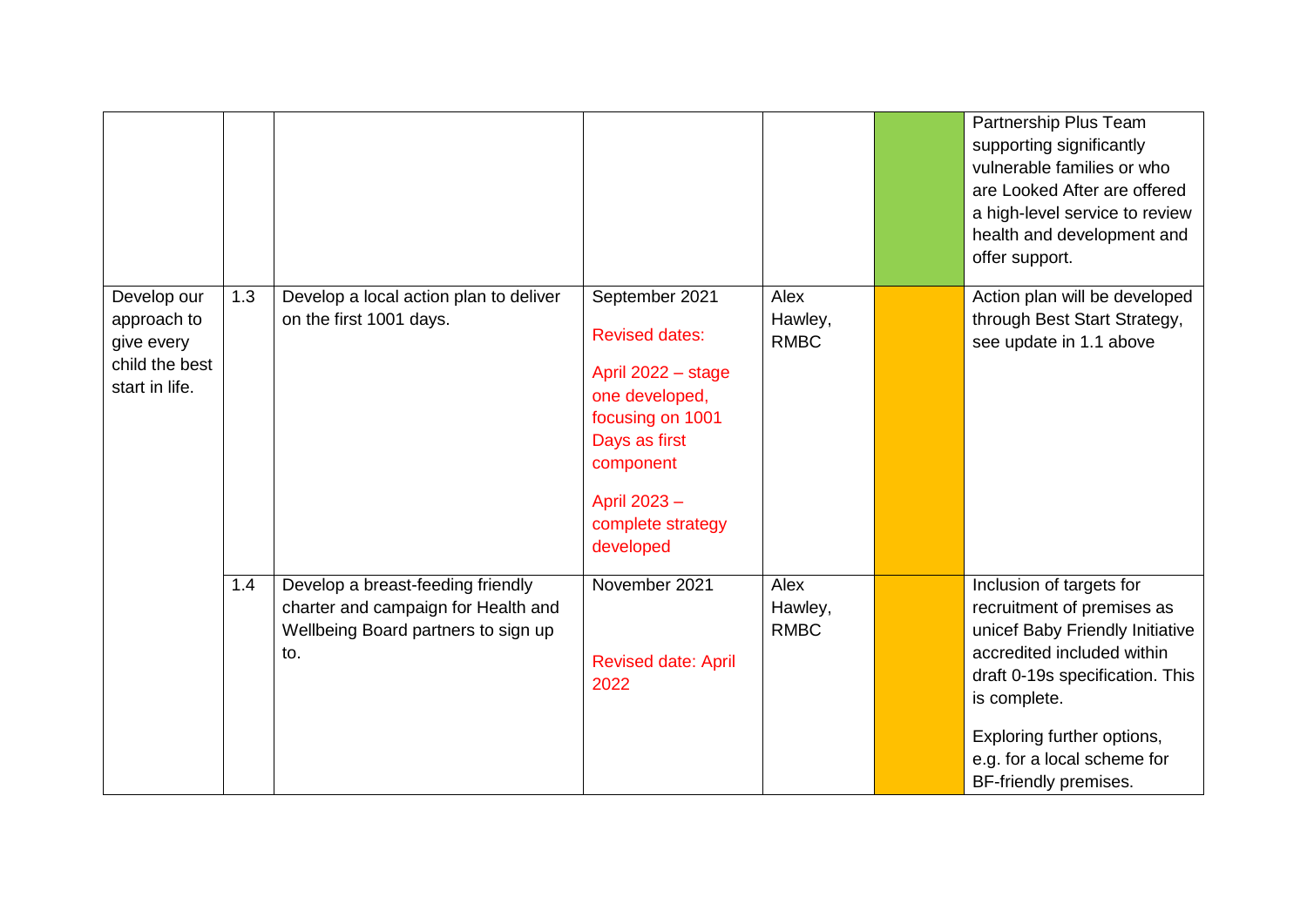|                                                                |     |                                                                                                                                        |                                                                                                               |                                                      | Working with provider about<br>continuity of care between<br>midwifery and health visiting,<br>with specific focus on<br>support for breastfeeding.<br>Public Health Specialist in<br>post in Best Start portfolio<br>from 1st January 2022, with<br>specific focus on 1001 Days.                                                       |
|----------------------------------------------------------------|-----|----------------------------------------------------------------------------------------------------------------------------------------|---------------------------------------------------------------------------------------------------------------|------------------------------------------------------|-----------------------------------------------------------------------------------------------------------------------------------------------------------------------------------------------------------------------------------------------------------------------------------------------------------------------------------------|
|                                                                | 1.5 | Work with the LMS to ensure<br>continuity of carer is the default model<br>by March 2023. *<br>*N.B. wording and date updated Nov 2021 | <b>March 2023</b>                                                                                             | Sarah Petty,<br>Head of<br>Midwifery,<br><b>TRFT</b> | The national target has<br>changed, and continuity of<br>carer will now be the default<br>model by March 2023. TRFT<br>are in the process of<br>developing the plan, with a<br>focus on targeting the most<br>vulnerable communities in<br>Rotherham, particularly<br>those from deprived<br>communities and ethnic<br>minority groups. |
| Support<br>children and<br>young people<br>to develop<br>well. | 1.6 | Review the childhood obesity<br>pathway.                                                                                               | Review of current<br>pathway - March<br>2022 complete<br>Review of<br>recommissioned 0-<br>19 pathway - April | <b>Alex Hawley</b><br><b>RMBC</b>                    | Draft Healthier Weight and<br><b>Physical Activity Health</b><br>Needs Assessment 2021 for<br>children and adults includes<br>description of 4 Tiers of<br>weight management<br>services.                                                                                                                                               |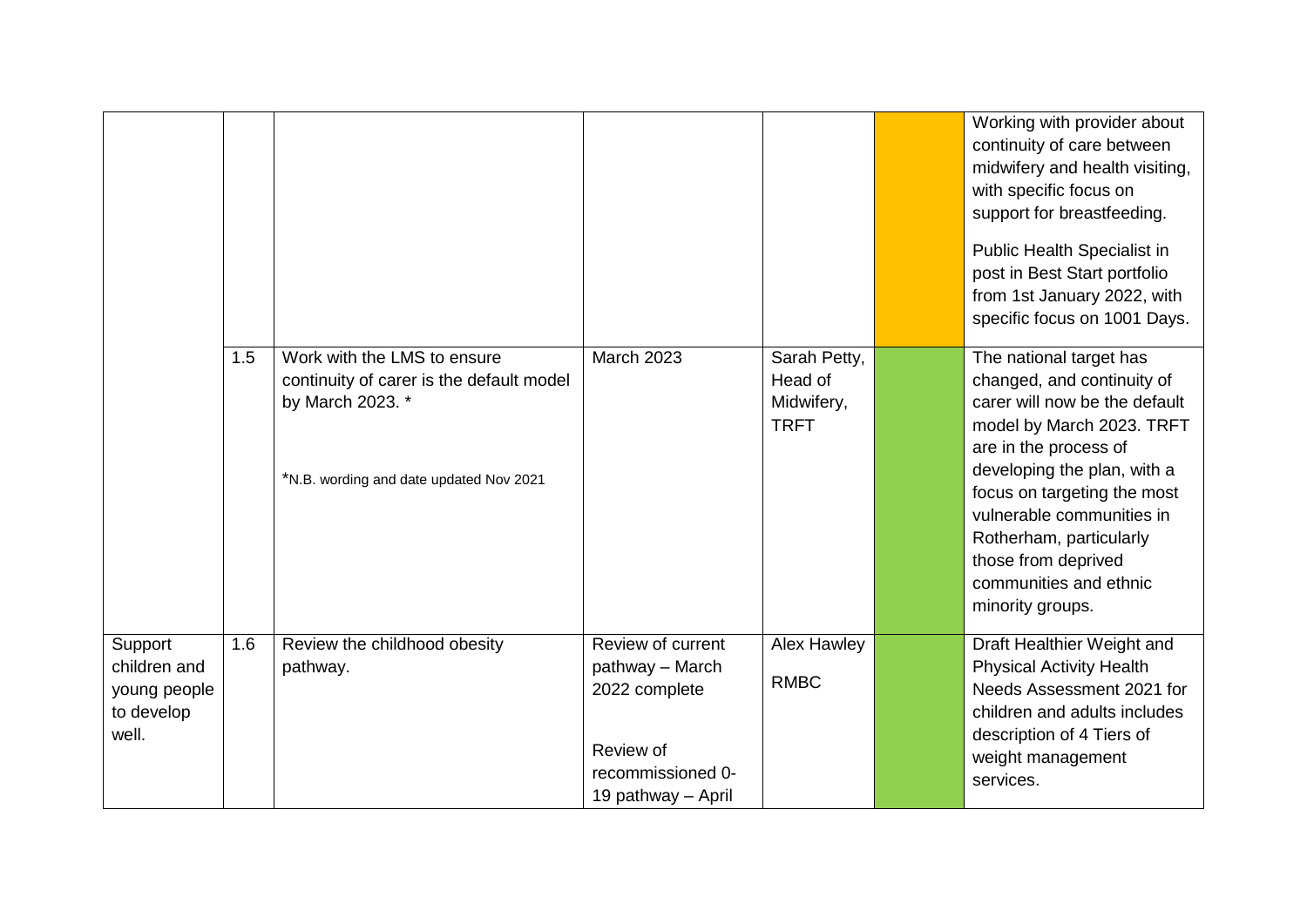|     |                                                                                                                                                                                                                                                      | 2023<br>To embed within<br><b>Best Start and</b><br><b>Beyond Strategy</b><br>(see 1.1) |                                                                       | Whilst there are some gaps<br>in current service provision,<br>proposing to broaden this<br>action to one of reviewing the<br>whole strategy/approach - to<br>be a more holistic and<br>prevention-led, and to embed<br>within Best Start and Beyond<br>Strategy. |
|-----|------------------------------------------------------------------------------------------------------------------------------------------------------------------------------------------------------------------------------------------------------|-----------------------------------------------------------------------------------------|-----------------------------------------------------------------------|-------------------------------------------------------------------------------------------------------------------------------------------------------------------------------------------------------------------------------------------------------------------|
| 1.7 | Explore opportunities to increase the<br>number of schools in Rotherham with<br>the Food for Life award.                                                                                                                                             | October 2021                                                                            | <b>Best Start -</b><br>Public<br>Health<br>Specialist,<br><b>RMBC</b> | Public Health have liaised<br>with catering services to<br>explore opportunities and<br>RMBC services have<br>achieved a Food for Life<br>award. Further opportunities<br>to improve food available in<br>schools are being explored.                             |
| 1.8 | Deliver against PHE funding to<br>develop a team around the school<br>model of working and report learning<br>to the Health and Wellbeing Board.                                                                                                     | <b>July 2022</b>                                                                        | Nathan<br>Heath,<br><b>RMBC</b>                                       | Pilot roll out from November<br>2021 to March 2022.                                                                                                                                                                                                               |
| 1.9 | Develop the response to the final<br>COVID survey report, including<br>promoting what young people can do<br>to support their own mental health,<br>delivering actions within schools and<br>developing our partnership response<br>to the findings. | March 2022                                                                              | Nathan<br>Heath,<br><b>RMBC</b>                                       | The final response to the<br>COVID survey report has<br>been shared with schools<br>and partners.<br>In response to this, several<br>schools have responded to<br>advise they are implementing                                                                    |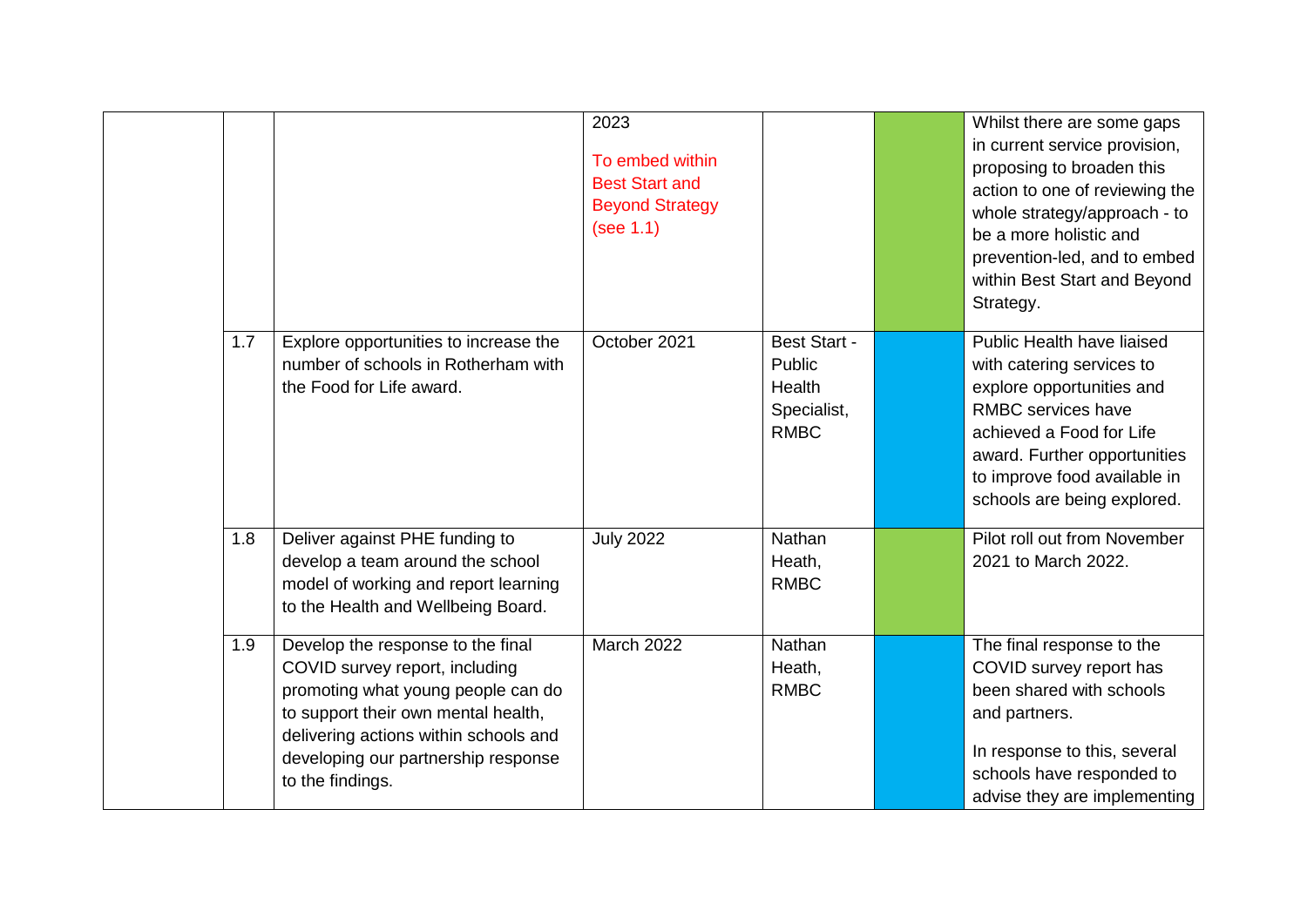|      |                                    |         |                                 | new practices, including<br>strategies to support children<br>and young people with how<br>they can support their own<br>mental health.<br>Responses received from<br>partners have included the<br>sharing of NHS Guidance for<br>children and young people's<br>mental health by health<br>colleagues including how<br>parents and carers can<br>access services, and self-<br>care recommendations for<br>young people. In addition,<br>the VAR CYPS Consortium<br>has commenced a 6 month<br>'Response' project which will<br>include actions to address<br>findings from the surveys. |
|------|------------------------------------|---------|---------------------------------|--------------------------------------------------------------------------------------------------------------------------------------------------------------------------------------------------------------------------------------------------------------------------------------------------------------------------------------------------------------------------------------------------------------------------------------------------------------------------------------------------------------------------------------------------------------------------------------------|
| 1.10 | Deliver the SEND development plan. | Ongoing | Nathan<br>Heath,<br><b>RMBC</b> | <b>SEND Ofsted/CQC written</b><br>statement of action is in<br>development with all<br>stakeholders. This is to be<br>published January 22, 2022.                                                                                                                                                                                                                                                                                                                                                                                                                                          |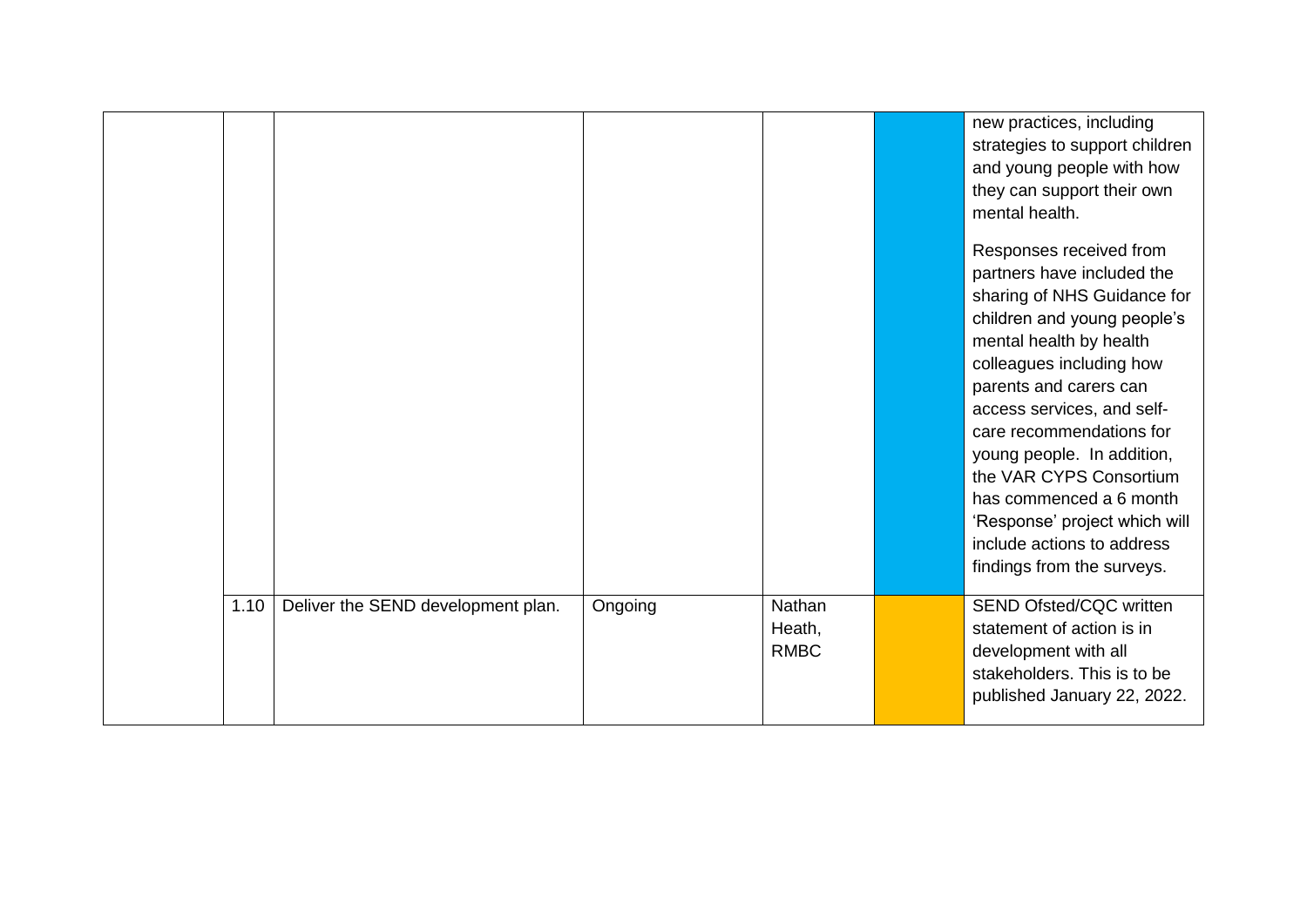## **Aim 2: All Rotherham people enjoy the best possible mental health and wellbeing and have a good quality of life**

Board Sponsor: Kathryn Singh, Chief Executive, Rotherham Doncaster and South Humber NHS Foundation Trust

| Office of Health Improvement                                |
|-------------------------------------------------------------|
| and Disparities (OHID) held a                               |
| workshop for LAs on the revised                             |
| Concordat in November. Officers                             |
| from Rotherham attended. Public                             |
| Health Specialist is working with<br>Regional OHID lead on  |
| progressing this for Rotherham.                             |
| The actual sign up to the                                   |
| Concordat will not be achieved                              |
| by March 2022 but progress that                             |
| the Board is working towards this                           |
|                                                             |
| Communications activity is<br>currently being undertaken to |
| promote awareness around                                    |
| anxiety and the support available                           |
| for people in Rotherham. A plan                             |
| has been developed and was                                  |
| implemented by the Integrated                               |
|                                                             |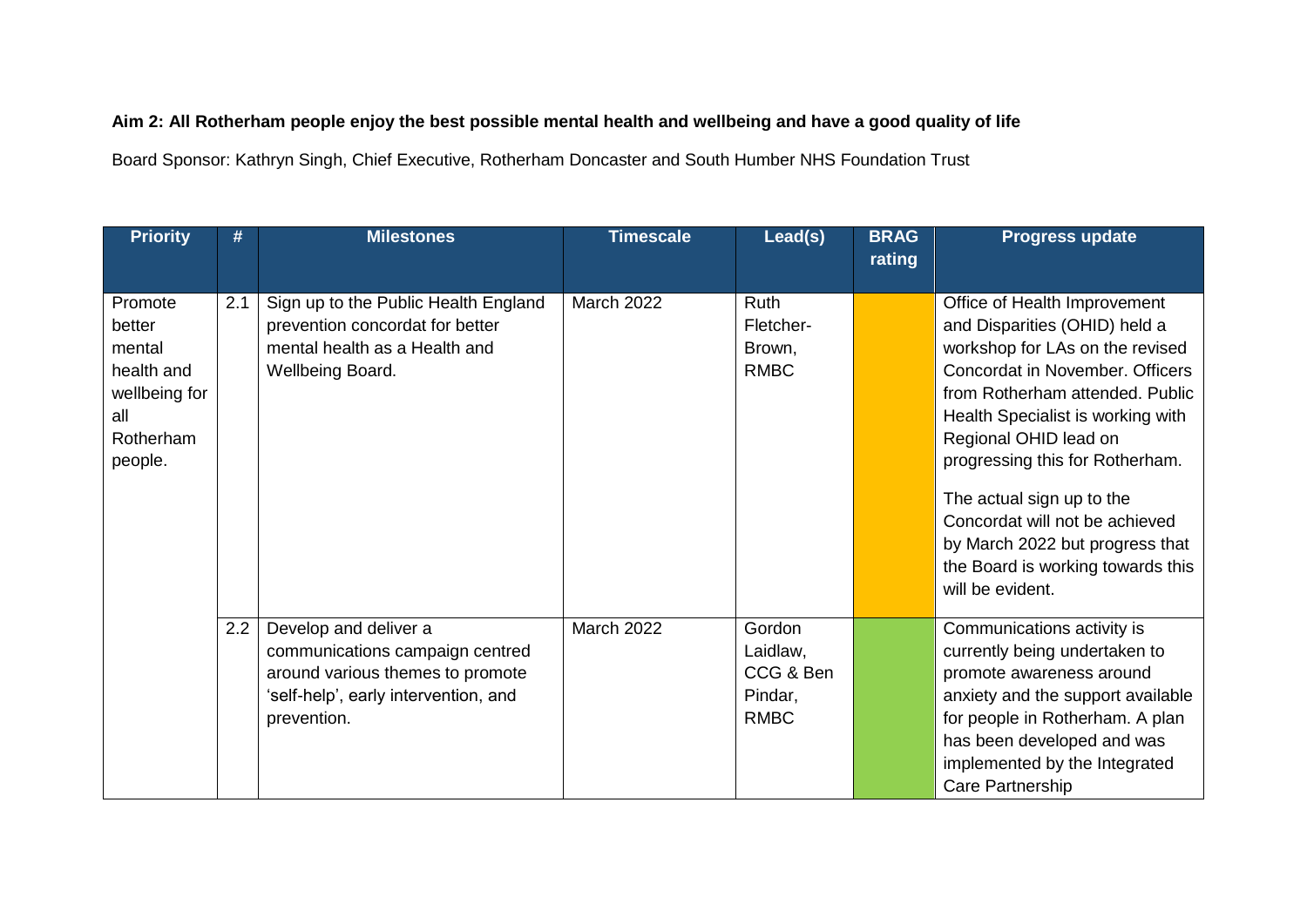|                                                        |     |                                                                                                            |            |                                            | communications group<br>throughout November and<br>December 2021, Promotion<br>continues into January to support<br>people's mental health post-<br>Christmas.<br>A series of mental health self-<br>help guides are now available via                                                                                           |
|--------------------------------------------------------|-----|------------------------------------------------------------------------------------------------------------|------------|--------------------------------------------|----------------------------------------------------------------------------------------------------------------------------------------------------------------------------------------------------------------------------------------------------------------------------------------------------------------------------------|
|                                                        |     |                                                                                                            |            |                                            | Rotherhive -<br>https://rotherhive.co.uk/wellness-<br>hive/.                                                                                                                                                                                                                                                                     |
| Take action<br>to prevent<br>suicide and<br>self-harm. | 2.3 | Deliver training to 100 people across<br>the partnership on self-harm and<br>suicide prevention awareness. | March 2022 | Ruth<br>Fletcher-<br>Brown,<br><b>RMBC</b> | A virtual suicide prevention<br>training course is being<br>delivered, targeting Voluntary<br>and Community Sector (VCS),<br>police and primary care as<br>priority groups. 72 people from<br>across the partnership have<br>attended this June-November<br>2021.<br>Self-Harm Awareness sessions<br>have been run by Early Help |
|                                                        |     |                                                                                                            |            |                                            | staff for parents and carers.<br>In November and December, the<br>PHS lead for suicide prevention<br>and Mental Health Clinical<br>Specialist (Safer Neighbourhood<br>Team) delivered 4 suicide                                                                                                                                  |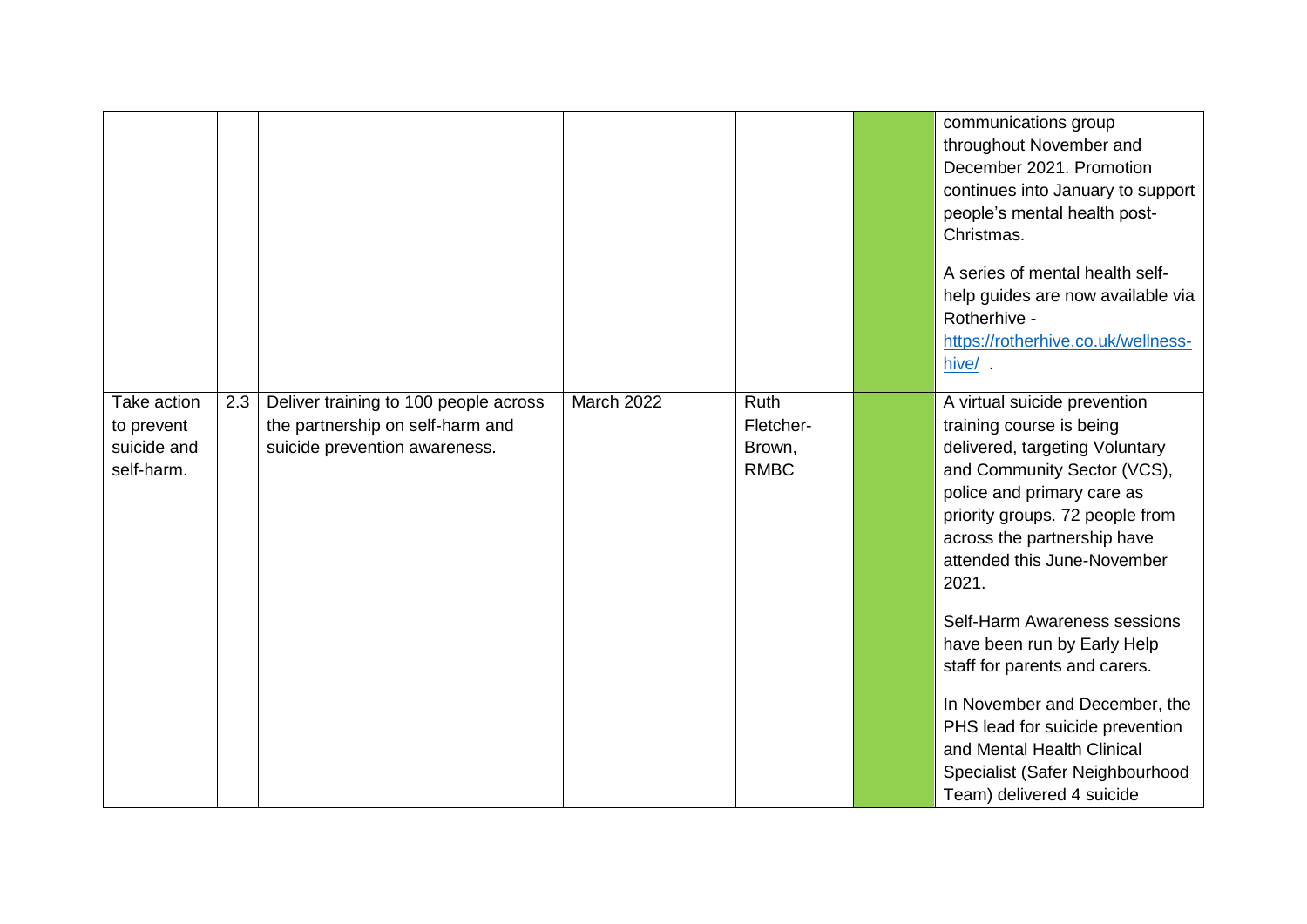|                                                             |                |                                                                   | prevention sessions for RMBC<br>Revs and Benefits Teams and a<br>VCS community organisation.<br>2 suicide awareness sessions<br>were delivered during<br>Safeguarding awareness week in<br>November by the PHS Lead for<br>suicide and RMBC Adult<br>Safeguarding Lead. These were<br>attended by staff from across the<br>partnership.                                                                                                                                                                   |
|-------------------------------------------------------------|----------------|-------------------------------------------------------------------|-----------------------------------------------------------------------------------------------------------------------------------------------------------------------------------------------------------------------------------------------------------------------------------------------------------------------------------------------------------------------------------------------------------------------------------------------------------------------------------------------------------|
| Launch the Be the One campaign<br>2.4<br>focussed on women. | September 2021 | <b>Ruth</b><br>Fletcher-<br>Brown & Ben<br>Pindar,<br><b>RMBC</b> | Campaign launch event was held<br>on the 10 <sup>th</sup> September. Staff from<br>partner organisations attended.<br>Staff were encouraged to use<br>their own social medial to share<br>the campaign. A press release<br>and social media posts were<br>created. The campaign is being<br>promoted across Rotherham.<br>Campaign is being promoted<br>again during Safeguarding<br>Awareness week w/c 15 <sup>th</sup><br>November.<br>Campaign is referred to on local<br>suicide prevention training. |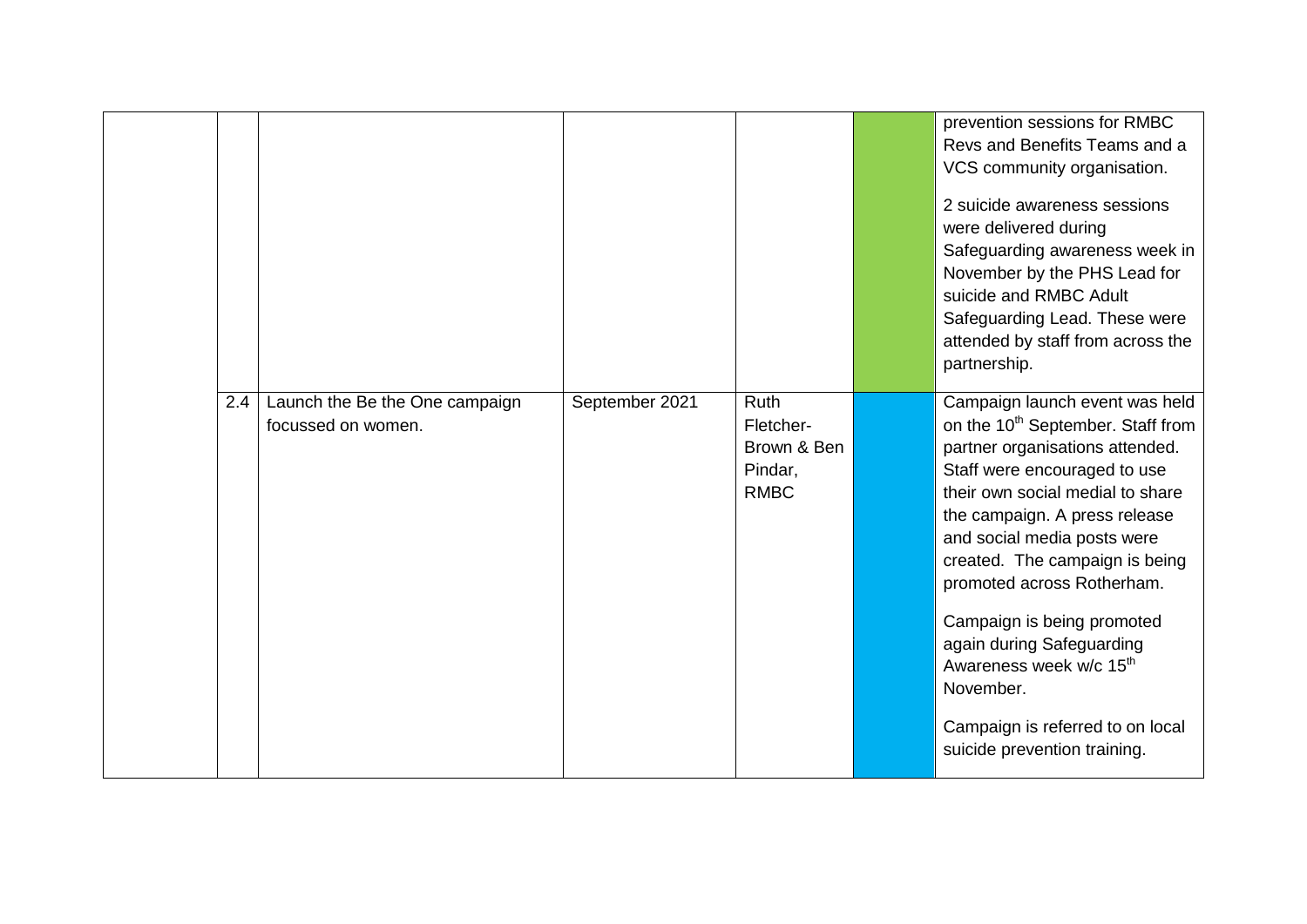|                                                                   | 2.5 | <b>Hold the Suicide Prevention</b><br>Symposium, develop action plan in<br>light of new priorities and implement. | October 2021 | <b>Anne Marie</b><br>Lubanski &<br>Ruth<br>Fletcher-<br>Brown,<br><b>RMBC</b> | Symposium held on the 12 <sup>th</sup><br>October attended by Professor<br>Nav Kapur and partner<br>organisations.<br>Action plan is almost complete<br>and will be circulated to partners<br>for comment before sign off by<br>Health and Wellbeing Board.                                                                                                                                                                                                                                                                                   |
|-------------------------------------------------------------------|-----|-------------------------------------------------------------------------------------------------------------------|--------------|-------------------------------------------------------------------------------|-----------------------------------------------------------------------------------------------------------------------------------------------------------------------------------------------------------------------------------------------------------------------------------------------------------------------------------------------------------------------------------------------------------------------------------------------------------------------------------------------------------------------------------------------|
| Promote<br>positive<br>workplace<br>wellbeing for<br>staff across | 2.6 | <b>Ensure Health and Wellbeing Board</b><br>partners are signed up to the Be Well<br>@ Work award.                | Ongoing      | Colin Ellis,<br><b>RMBC</b>                                                   | We still need partners to come<br>forward and sign up to the award<br>scheme. Still no real movement<br>from partners on this.                                                                                                                                                                                                                                                                                                                                                                                                                |
| the<br>partnership.                                               | 2.7 | Deliver the workplace project as part<br>of the better mental health for all fund<br>and identify learning.       | March 2022   | <b>Colin Ellis</b><br>and<br>Jacqueline<br>Wiltschinsky,<br><b>RMBC</b>       | This project is up and running<br>and we have engaged with 44<br>SMEs to ask what support is<br>needed around mental health.<br>We are putting on training,<br>producing a short training video,<br>offering a toolkit and putting on<br>webinars around specific<br>suggested topics. We have<br>identified a provider and agreed<br>a script for the training video. We<br>have put in place some mental<br>health webinars for staff and<br>managers which are going<br>ahead in January. We have also<br>agreed a training session around |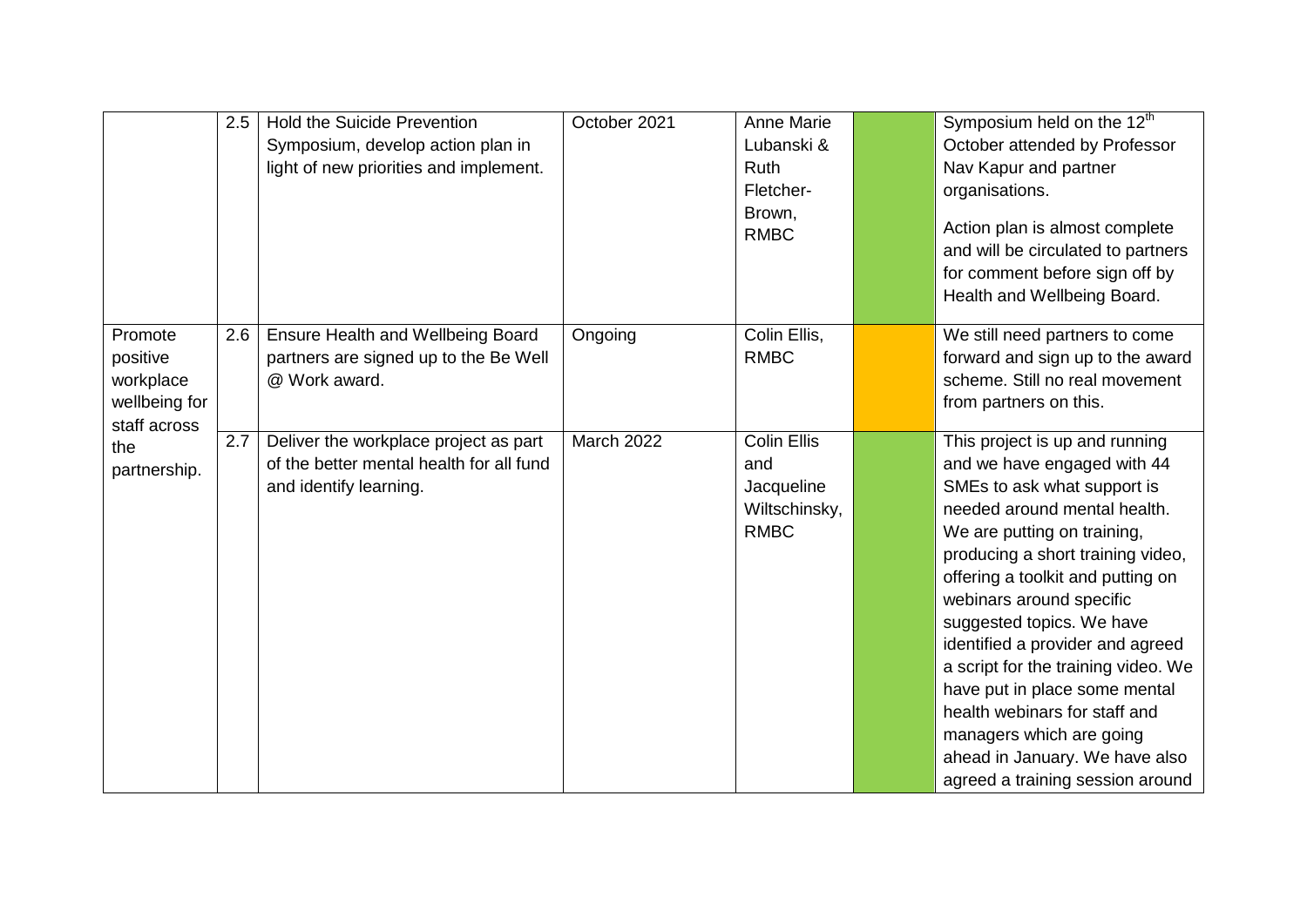|                                                       |     |                                                                                                                                       |            |                                                            | disability including mental health<br>at work.                                                                                                                                                                                                                                                                                                                                                                    |
|-------------------------------------------------------|-----|---------------------------------------------------------------------------------------------------------------------------------------|------------|------------------------------------------------------------|-------------------------------------------------------------------------------------------------------------------------------------------------------------------------------------------------------------------------------------------------------------------------------------------------------------------------------------------------------------------------------------------------------------------|
| Enhance<br>access to<br>mental<br>health<br>services. | 2.8 | Develop an action plan to enhance<br>the access to IAPT for BAME groups,<br>older people, unemployed and those<br>who are post-COVID. | March 2022 | Kate Tufnell,<br><b>CCG</b>                                | Action plan development<br>$\bullet$<br>/ mobilization underway.<br><b>RDaSH IAPT service is</b><br>$\bullet$<br>part of the Rotherham<br>Long-Covid pathway.<br>Link established with<br>'Mental Health at Work<br>Initiative'.<br>Work undertaken to raise<br>awareness and enhance<br>access to IAPT services<br>for people from the deaf<br>community.                                                        |
|                                                       | 2.9 | Deliver an IAPT provision<br>communications plan.                                                                                     | March 2022 | <b>Kate Tufnell</b><br>and Gordon<br>Laidlaw<br><b>CCG</b> | Joint IAPT Communications<br>$\bullet$<br>meeting established (RCCG,<br>DCCG, RDaSH & IESO).<br>RDaSH, IESO and RCCG all<br>$\bullet$<br>have ongoing communication<br>plans in place to promote this<br>provision via range of<br>different media.<br>Initial work undertaken to<br>$\bullet$<br>promote the Mental Health<br>offer leaflets across the<br>borough via COVID Vac<br>centres, distribution to key |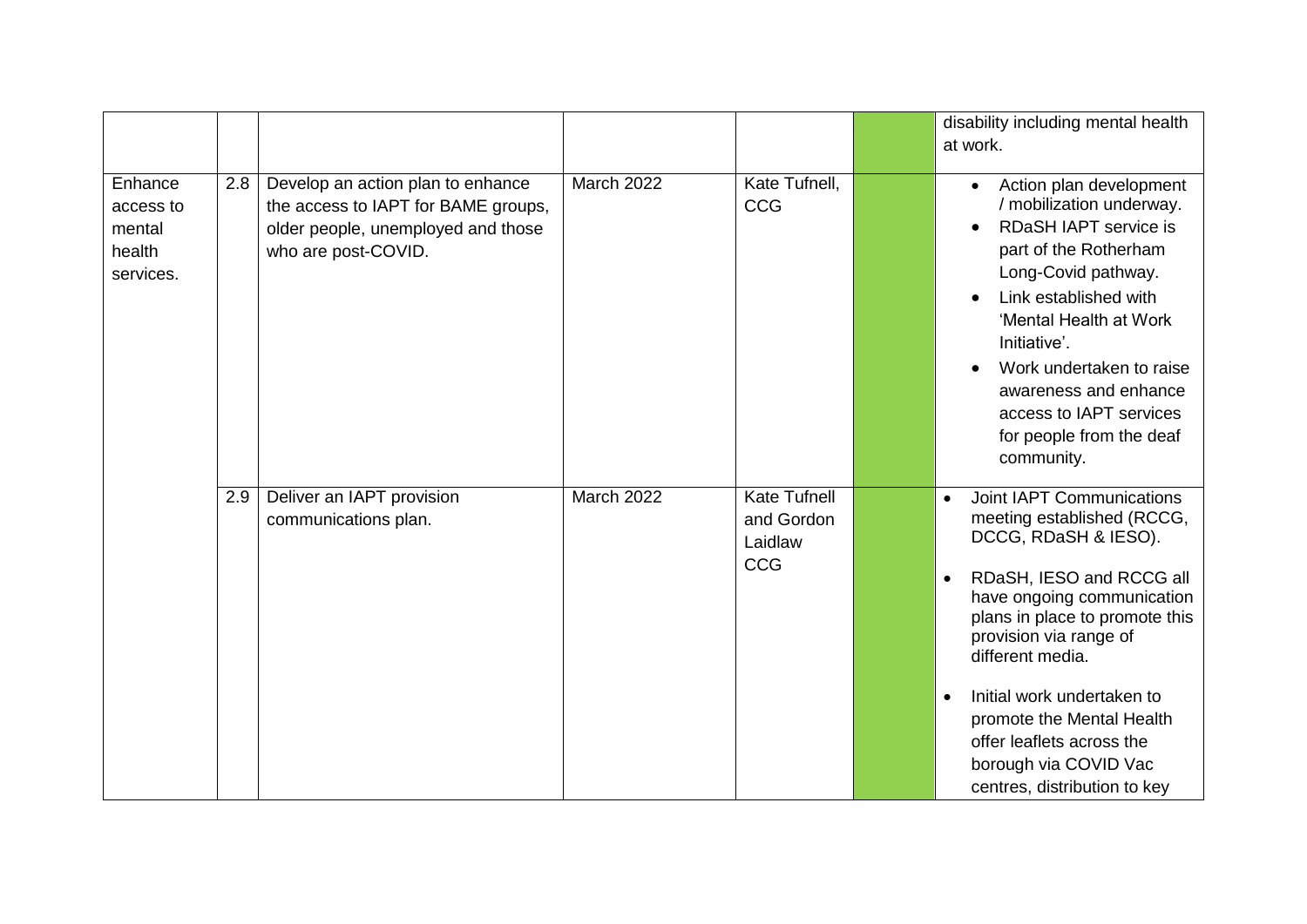|  |  |  | partners, electronic versions     |
|--|--|--|-----------------------------------|
|  |  |  | of leaflet available on Rother    |
|  |  |  | Hive & CCG Internet page.         |
|  |  |  | Further promotion recently        |
|  |  |  | completed (circulation of         |
|  |  |  | leaflets to key partners)         |
|  |  |  | Mental Health Offer leaflet web   |
|  |  |  | link https://rotherhive.co.uk/wp- |
|  |  |  | content/uploads/2021/04/RCCG-     |
|  |  |  | MH-A5-4pp-leaflet-digital-V3.pdf  |
|  |  |  | Refresh of the Mental Health      |
|  |  |  | Offer leaflet                     |
|  |  |  |                                   |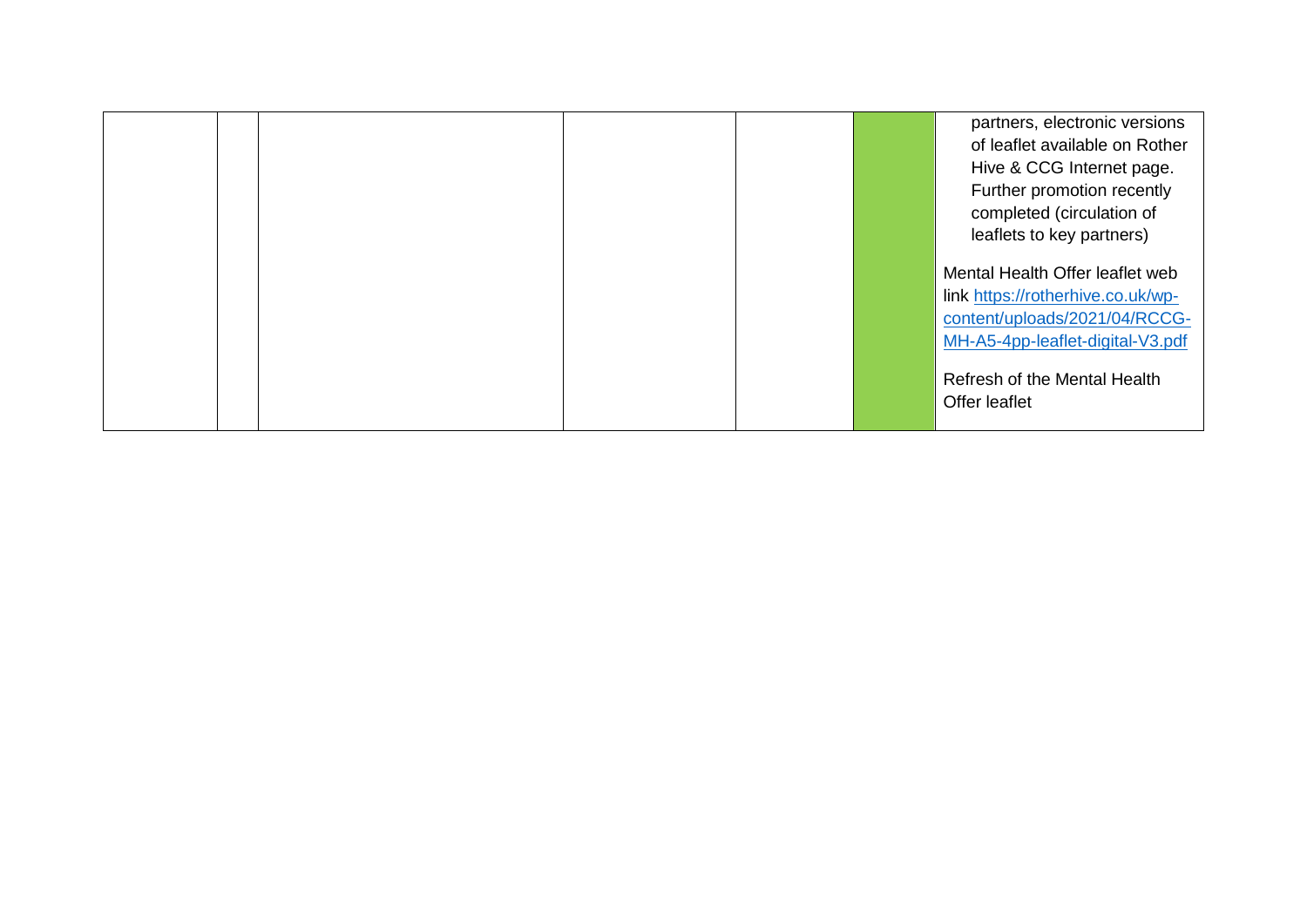## **Aim 3: All Rotherham people live well for longer**

Board sponsor: Sharon Kemp, Chief Executive, Rotherham Metropolitan Borough Council and Michael Wright, Deputy Chief Executive, The Rotherham NHS Foundation Trust

| <b>Priority</b>                                        | #   | <b>Milestones</b>                                                        | <b>Timescale</b>                                                                     | Lead(s)                       | <b>BRAG</b><br>rating | <b>Progress update</b>                                                                                                                                                                                                                                                                                                                                             |
|--------------------------------------------------------|-----|--------------------------------------------------------------------------|--------------------------------------------------------------------------------------|-------------------------------|-----------------------|--------------------------------------------------------------------------------------------------------------------------------------------------------------------------------------------------------------------------------------------------------------------------------------------------------------------------------------------------------------------|
| <b>Ensure</b><br>support is in<br>place for<br>carers. | 3.1 | Support the stabilisation of voluntary<br>sector carers groups/services. | March 2022 (as part<br>of delivery of area of<br>focus 1 of the carer's<br>strategy) | Jo Hinchliffe,<br><b>RMBC</b> |                       | This work is part of the<br>refreshed carers strategy<br>and is being monitored via<br>monthly meetings.<br>Due to the Omicron variant<br>some groups have again<br>reduced face to face contact<br>reverting back to virtual ways<br>of working.<br>Groups have received COMF<br>which has and continues to<br>help with buffering the impact<br>of the pandemic. |
|                                                        | 3.2 | Strengthen the unpaid carers group<br>meetings.                          | March 2022 (as part<br>of delivery of area of<br>focus 1 of the carer's<br>strategy) | Jo Hinchliffe,<br><b>RMBC</b> |                       | The unpaid carers group is<br>now identifying as "The<br><b>Borough That Cares</b><br>Strategic Group'. Work is on-<br>going in relation to<br>membership and the Terms                                                                                                                                                                                            |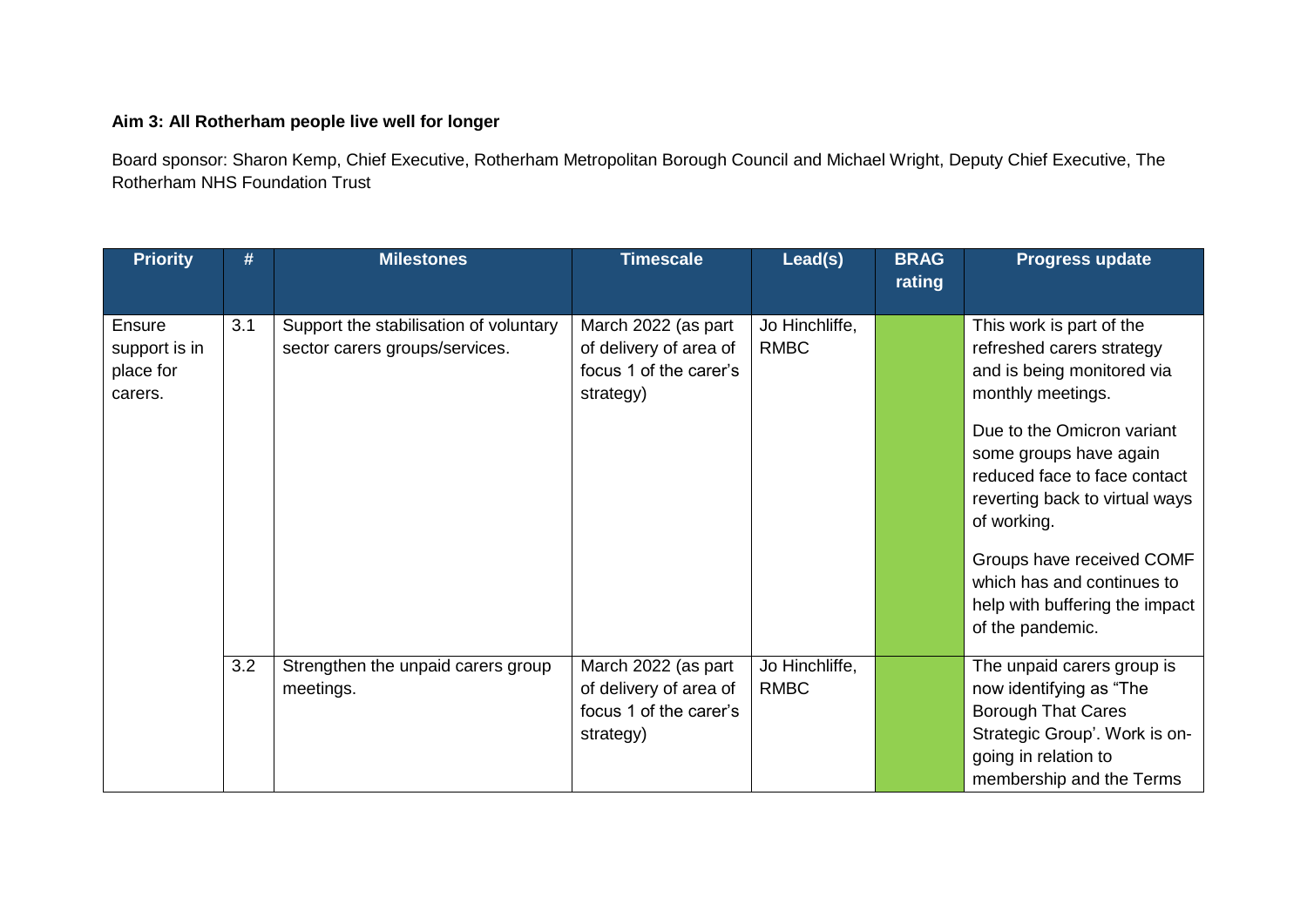|                                                                                                                 |     |                                                                                                                                     |                                                                                      |                                            | of Reference.                                                                                                                                                                                                                                    |
|-----------------------------------------------------------------------------------------------------------------|-----|-------------------------------------------------------------------------------------------------------------------------------------|--------------------------------------------------------------------------------------|--------------------------------------------|--------------------------------------------------------------------------------------------------------------------------------------------------------------------------------------------------------------------------------------------------|
|                                                                                                                 |     |                                                                                                                                     |                                                                                      |                                            | A formal launch of this group<br>coincides with the launch of<br>the new strategic framework<br>- April 2022                                                                                                                                     |
|                                                                                                                 | 3.3 | Establish a voice, influence, and<br>engagement task group with a focus<br>on the health and wellbeing of<br>carers.                | March 2022 (as part<br>of delivery of area of<br>focus 1 of the carer's<br>strategy) | Jo Hinchliffe,<br><b>RMBC</b>              | The governance map has<br>been to the strategic group<br>and formal arrangements are<br>being planned to ensure the<br>task group is in place by the<br>end of March 2002                                                                        |
|                                                                                                                 | 3.4 | Refresh information, advice and<br>guidance available to carers,<br>including the launch of the carers'<br>newsletter.              | March 2022 (as part<br>of delivery of area of<br>focus 1 of the carer's<br>strategy) | Jo Hinchliffe,<br><b>RMBC</b>              | Work is still highly focussed<br>on COVID-19 response and<br>recovery. However, Plans<br>are in place to develop the<br>newsletter, A Comms Officer<br>has been identified to<br>support initial planning and<br>conversations have<br>occurred. |
| Support local<br>people to<br>lead healthy<br>lifestyles,<br>including<br>reducing the<br>health<br>burden from | 3.5 | Review delivery of enhanced tier 2<br>weight management service, being<br>delivered as part of the PHE Adult<br>WM Grant Programme. | March 2022                                                                           | Michael Ng /<br>Kate Green,<br><b>RMBC</b> | The service started<br>01/10/2021. In the first 3<br>months we have had over<br>250 people accessing Tier 2<br>weight management. The<br>Tier programme is a 12-week<br>programme. The first data<br>submission to PHE for                       |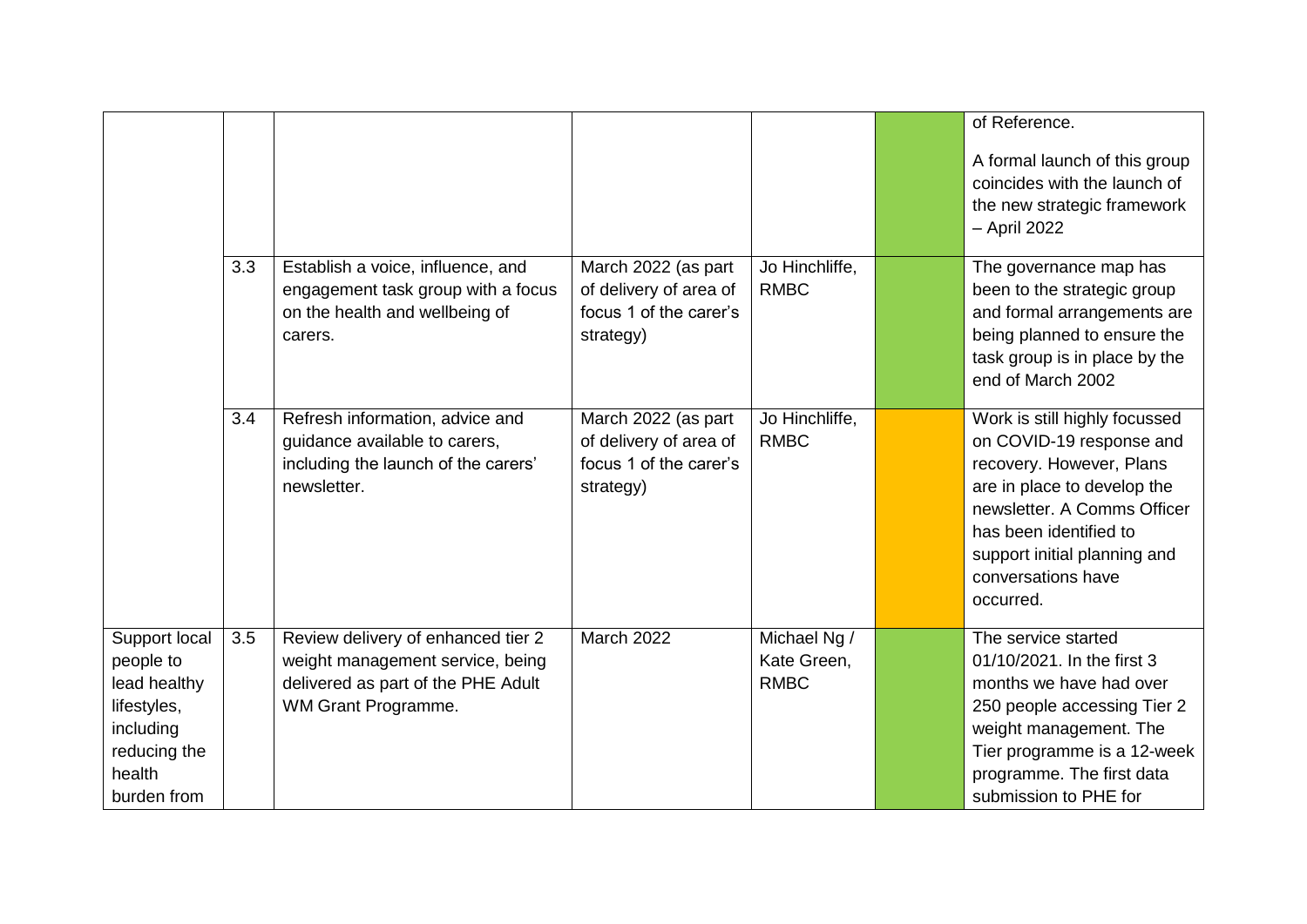| tobacco,<br>obesity and<br>drugs and<br>alcohol. | 3.6 | Undertake health needs<br>assessments for healthy weight and<br>tobacco.                                                                                                                                                                                                                                                 | January 2022                         | Jessica<br>Dunphy and<br>Kate Gray,<br><b>RMBC</b> | review submitted will be in<br>January.<br>Work is on track to complete<br>the needs assessments<br>before end of January.                                                                                                                        |
|--------------------------------------------------|-----|--------------------------------------------------------------------------------------------------------------------------------------------------------------------------------------------------------------------------------------------------------------------------------------------------------------------------|--------------------------------------|----------------------------------------------------|---------------------------------------------------------------------------------------------------------------------------------------------------------------------------------------------------------------------------------------------------|
|                                                  | 3.7 | Identify and treat inpatient smokers<br>as part of the QUIT programme with:<br>30% of inpatient smokers<br>$\bullet$<br>prescribed nicotine replacement<br>therapy within 24 hours of<br>admission<br>50% of inpatient smokers<br>referred to Trust Tobacco<br><b>Treatment Advisors within 24</b><br>hours of admission | End of October 2021                  | Healthy<br>Hospitals<br>Manager,<br><b>TRFT</b>    | Due to technical issues with<br>the QUIT data across the<br>area the ICS has amended<br>reporting deadlines until the<br>end of January, therefore<br>data will not be available for<br>the January meeting but will<br>be for the March meeting. |
|                                                  | 3.8 | Offer the free smoking cessation<br>service to all hospital staff as part of<br>the QUIT programme.                                                                                                                                                                                                                      | End of October 2021                  | Healthy<br>Hospitals<br>Manager,<br><b>TRFT</b>    | Due to technical issues with<br>the QUIT data across the<br>area the ICS has amended<br>reporting deadlines until the<br>end of January, therefore<br>data will not be available for<br>the January meeting but will<br>be for the March meeting. |
|                                                  | 3.9 | Increase the number of non-opiate<br>and alcohol treatment completions in                                                                                                                                                                                                                                                | September 2021-<br><b>March 2023</b> | Jacqui<br>Wiltschinsky<br>and Anne                 | Performance has continued<br>to decline and a business<br>continuity plan was put in                                                                                                                                                              |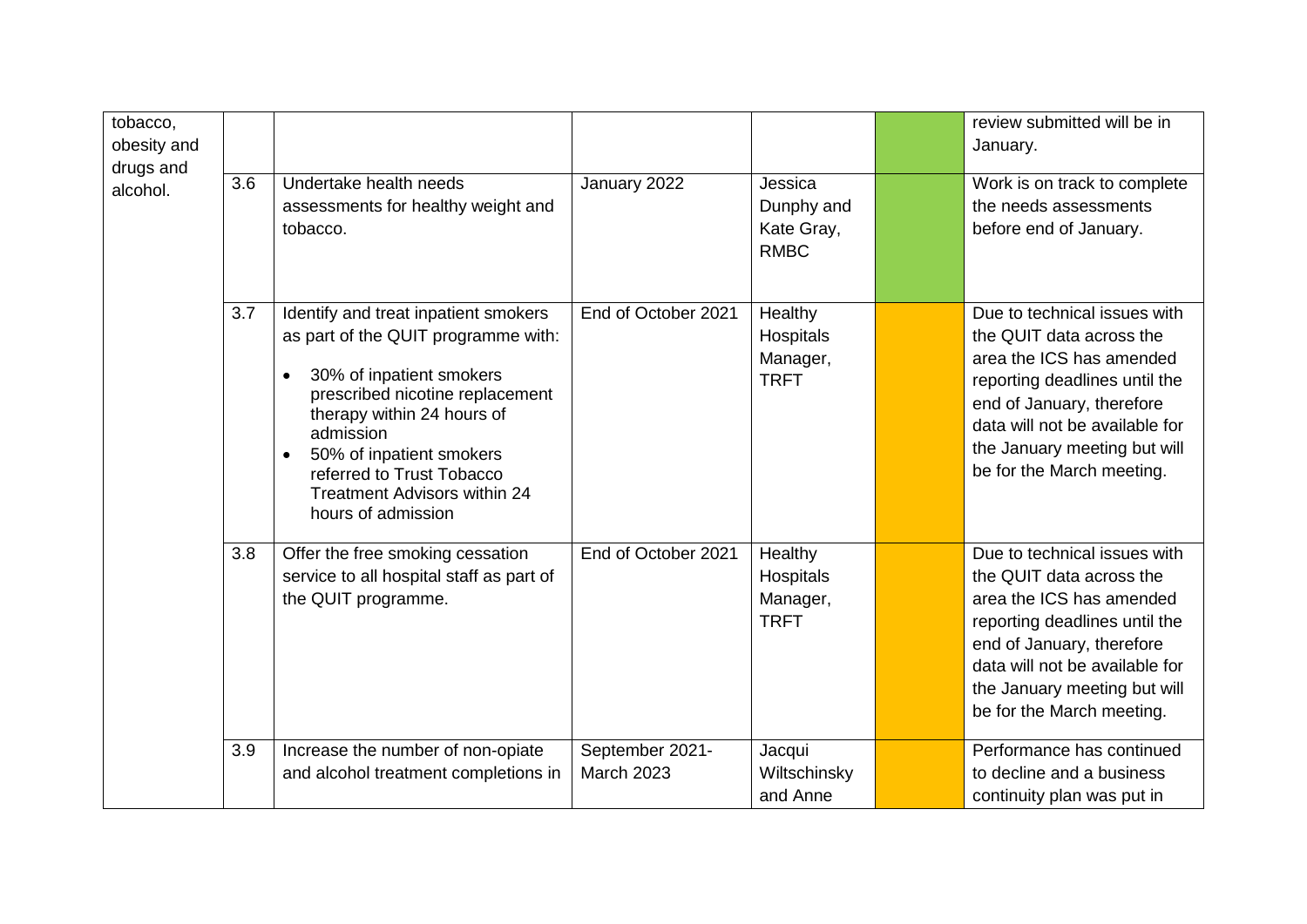|      | line with PHE Average.              |                   | Charlesworth. | place in December to place     |
|------|-------------------------------------|-------------------|---------------|--------------------------------|
|      |                                     |                   | <b>RMBC</b>   | clients on a waiting list      |
|      |                                     |                   |               | according to clinical priority |
|      |                                     |                   |               | to maintain safe and quality   |
|      |                                     |                   |               | service levels. This is now    |
|      |                                     |                   |               | easing as new staff are        |
|      |                                     |                   |               | coming into post. The staff    |
|      |                                     |                   |               | shortages may be the result    |
|      |                                     |                   |               | of the national increase in    |
|      |                                     |                   |               | funding which has meant no     |
|      |                                     |                   |               | bank or interim staff have     |
|      |                                     |                   |               | been found to fill vacancies.  |
|      |                                     |                   |               | The new national strategy      |
|      |                                     |                   |               | 'From Harm to Hope' comes      |
|      |                                     |                   |               | with a continuation of grant   |
|      |                                     |                   |               | funding and an escalator       |
|      |                                     |                   |               | programme for areas that are   |
|      |                                     |                   |               | struggling to deliver on the   |
|      |                                     |                   |               | PHOF indicators. Rotherham     |
|      |                                     |                   |               | is likely to benefit from this |
|      |                                     |                   |               | programme.                     |
| 3.10 | Review and establish the drug-      | September 2021-   | Sam Barstow   | A draft process and            |
|      | related death pathway to identify   | <b>March 2023</b> | and Anne      | governance structure will be   |
|      | improvements across the system.     |                   | Charlesworth, | presented to the review        |
|      |                                     |                   | <b>RMBC</b>   | group in January.              |
|      |                                     |                   |               |                                |
|      |                                     |                   |               |                                |
| 3.11 | Deliver against funding from PHSE   | <b>March 2022</b> | Amanda        | Recruitment has been           |
|      | to support frequent attenders to ED |                   | Marklew,      | delayed as having to go back   |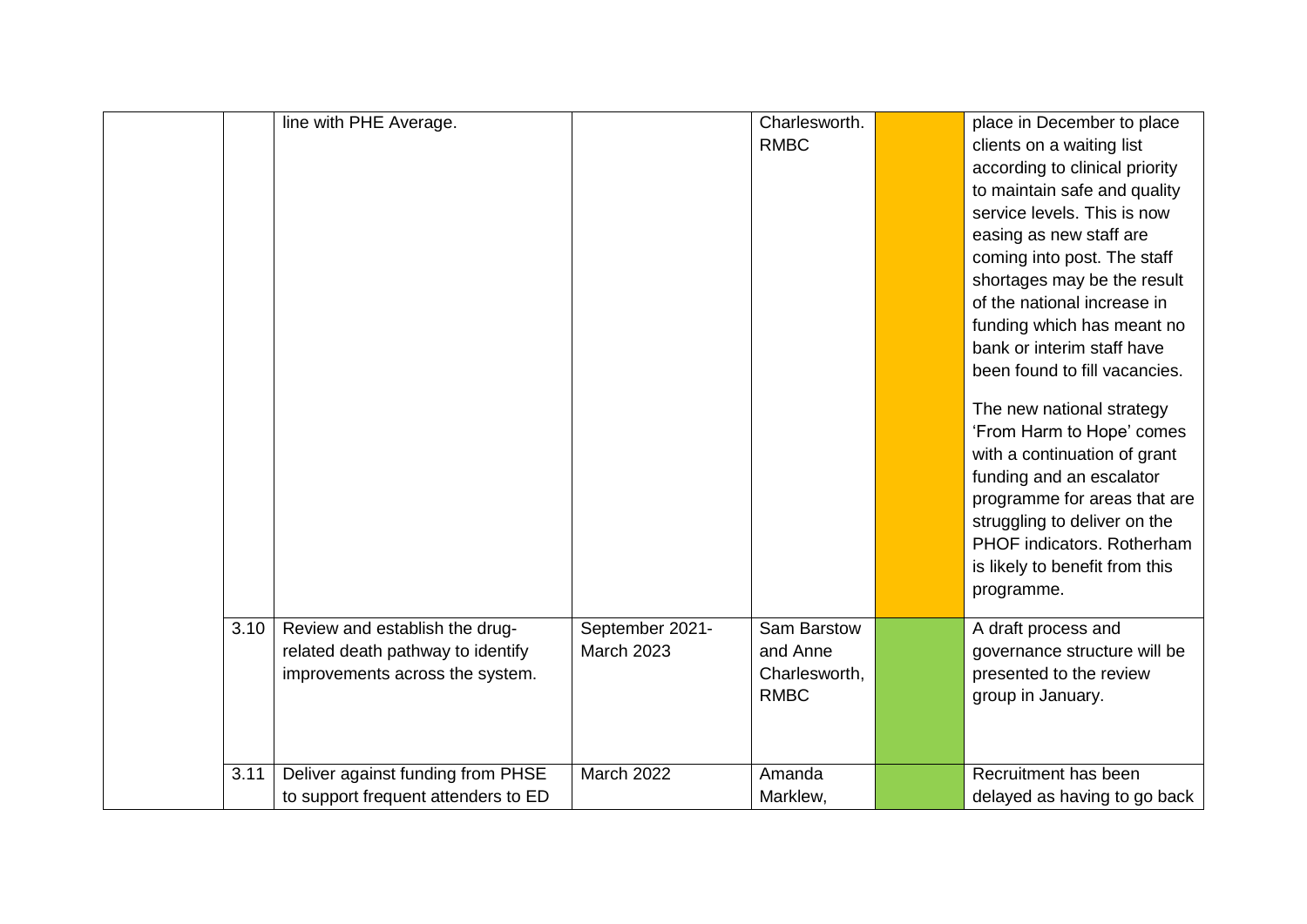| with complex Alcohol and Mental | <b>TRFT</b> | to advert. Pilot has started by |
|---------------------------------|-------------|---------------------------------|
| Health needs through a newly    |             | uplifting current support       |
| established outreach team.      |             | worker post to commence         |
|                                 |             | community outreach, with        |
|                                 |             | effect.                         |
|                                 |             |                                 |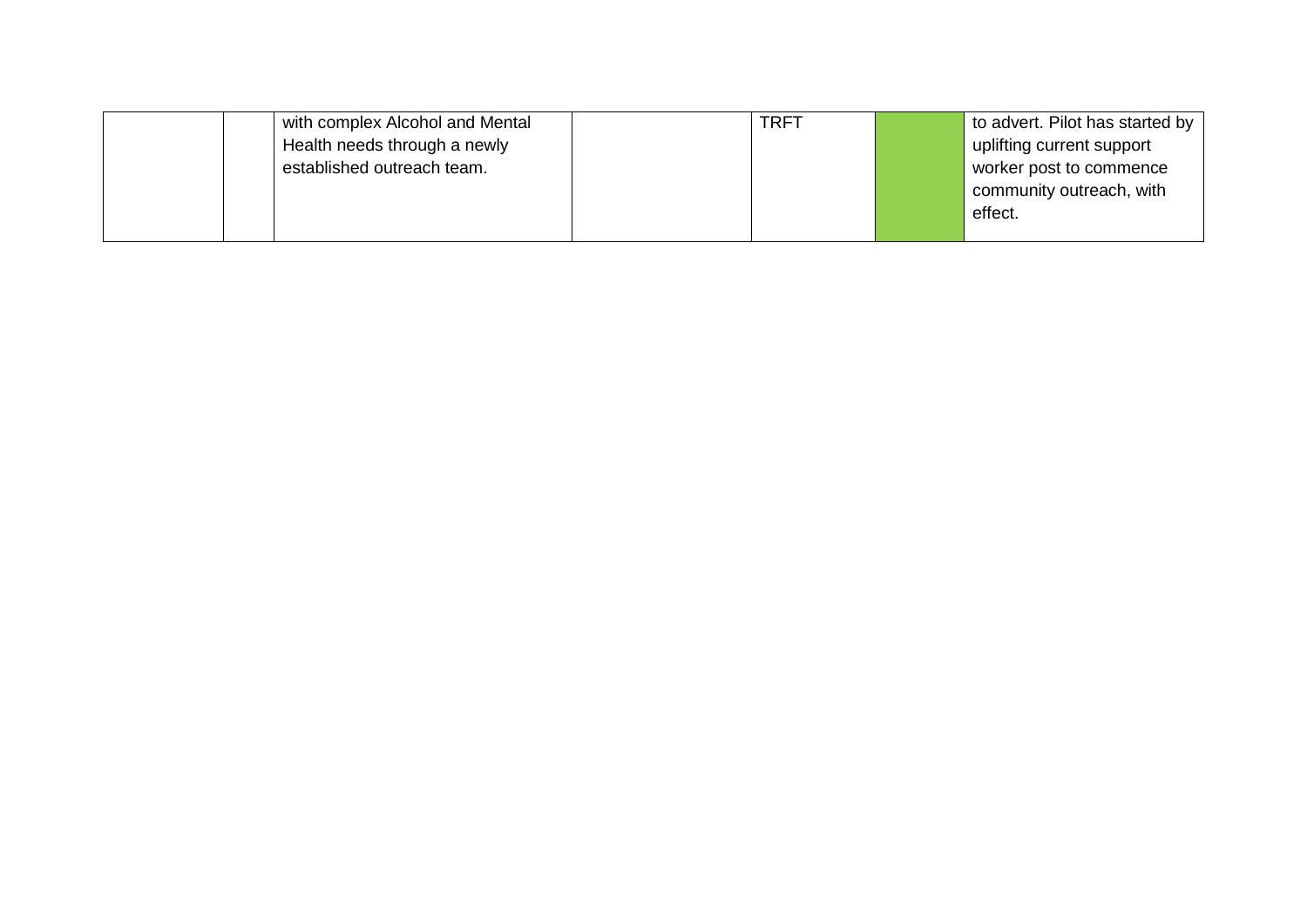#### **Aim 4: All Rotherham people live in healthy, safe, and resilient communities**

Board sponsor: Steve Chapman, Chief Superintendent, South Yorkshire Police and Paul Woodcock, Strategic Director of Regeneration and Environment, Rotherham Metropolitan Borough Council

| <b>Priority</b>                                   | #   | <b>Milestones</b>                                                                              | <b>Timescale</b>          | Lead(s)                                                                      | <b>BRAG</b><br>rating | Progress update                                                                                                                                                                                                                                                                                                                                                                                |
|---------------------------------------------------|-----|------------------------------------------------------------------------------------------------|---------------------------|------------------------------------------------------------------------------|-----------------------|------------------------------------------------------------------------------------------------------------------------------------------------------------------------------------------------------------------------------------------------------------------------------------------------------------------------------------------------------------------------------------------------|
| Deliver a<br>loneliness<br>plan for<br>Rotherham. | 4.1 | Launch and deliver MECC training<br>on loneliness, with a target to reach<br>150 people.       | September - March<br>2022 | Phillip<br>Spencer,<br><b>RMBC</b>                                           |                       | Training delivered to 103<br>people by November 2021. A<br>further 4 training sessions<br>booked for January 2022,<br>which should see us<br>exceeding our target before<br>the March deadline                                                                                                                                                                                                 |
|                                                   | 4.2 | To deliver the Public Health England<br>(PHE) Better Mental Health Fund<br>Befriender project. | July 2021- April 2022     | Ruth<br>Fletcher-<br>Brown,<br><b>RMBC</b><br>and<br>Rotherham<br>Federation |                       | The Rotherham Befriending<br>Network has been<br>commissioned to deliver the<br>"Befriending Project-<br>Addressing loneliness to<br>protect the mental health of<br>vulnerable groups"<br>The contract lead for this<br>project is Rotherham<br>Federation and they have<br>pulled together a partnership<br>of providers who are all<br>currently involved in the<br>delivery of befriending |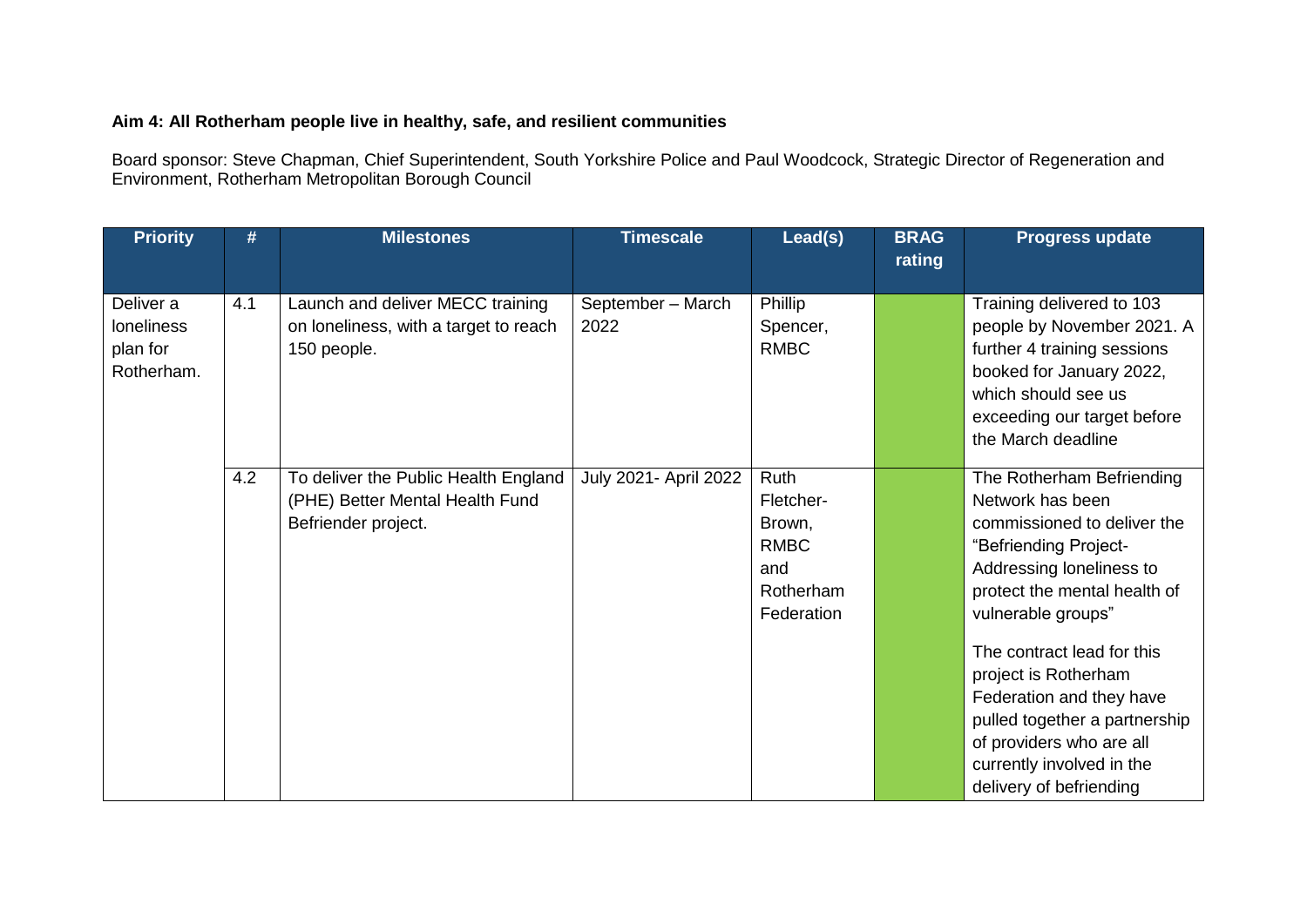|     |                                  |                 |              | services and/or supporting<br>residents to address<br>loneliness and isolation.<br>The partners involved are:<br>Live Inclusive, Rotherham<br><b>Ethnic Minorities Alliance</b><br>(REMA), Rotherham Parent<br>and Carers Forum (RPCF),<br>YAWR Services, Age UK<br>Rotherham, and Voluntary<br>Action Rotherham (VAR).<br>Partners are supporting<br>clients, several case studies<br>have been collected<br>illustrating the positive<br>impact this project is having<br>on people's lives. The next<br>data submission date to<br>OHID is on the 21st January<br>2022.<br>Filming will commence this<br>month for the community<br>volunteer campaign called<br>"Be A Good Neighbour"<br>campaign. |
|-----|----------------------------------|-----------------|--------------|--------------------------------------------------------------------------------------------------------------------------------------------------------------------------------------------------------------------------------------------------------------------------------------------------------------------------------------------------------------------------------------------------------------------------------------------------------------------------------------------------------------------------------------------------------------------------------------------------------------------------------------------------------------------------------------------------------|
| 4.3 | Develop a communications and     | September-March | Ben Pindar,  | Discuss with befriending                                                                                                                                                                                                                                                                                                                                                                                                                                                                                                                                                                                                                                                                               |
|     | engagement plan to address       | 2022            | <b>RMBC</b>  | provider network group and                                                                                                                                                                                                                                                                                                                                                                                                                                                                                                                                                                                                                                                                             |
|     | loneliness and deliver this plan |                 | working with | link up with key campaigns                                                                                                                                                                                                                                                                                                                                                                                                                                                                                                                                                                                                                                                                             |
|     |                                  |                 |              |                                                                                                                                                                                                                                                                                                                                                                                                                                                                                                                                                                                                                                                                                                        |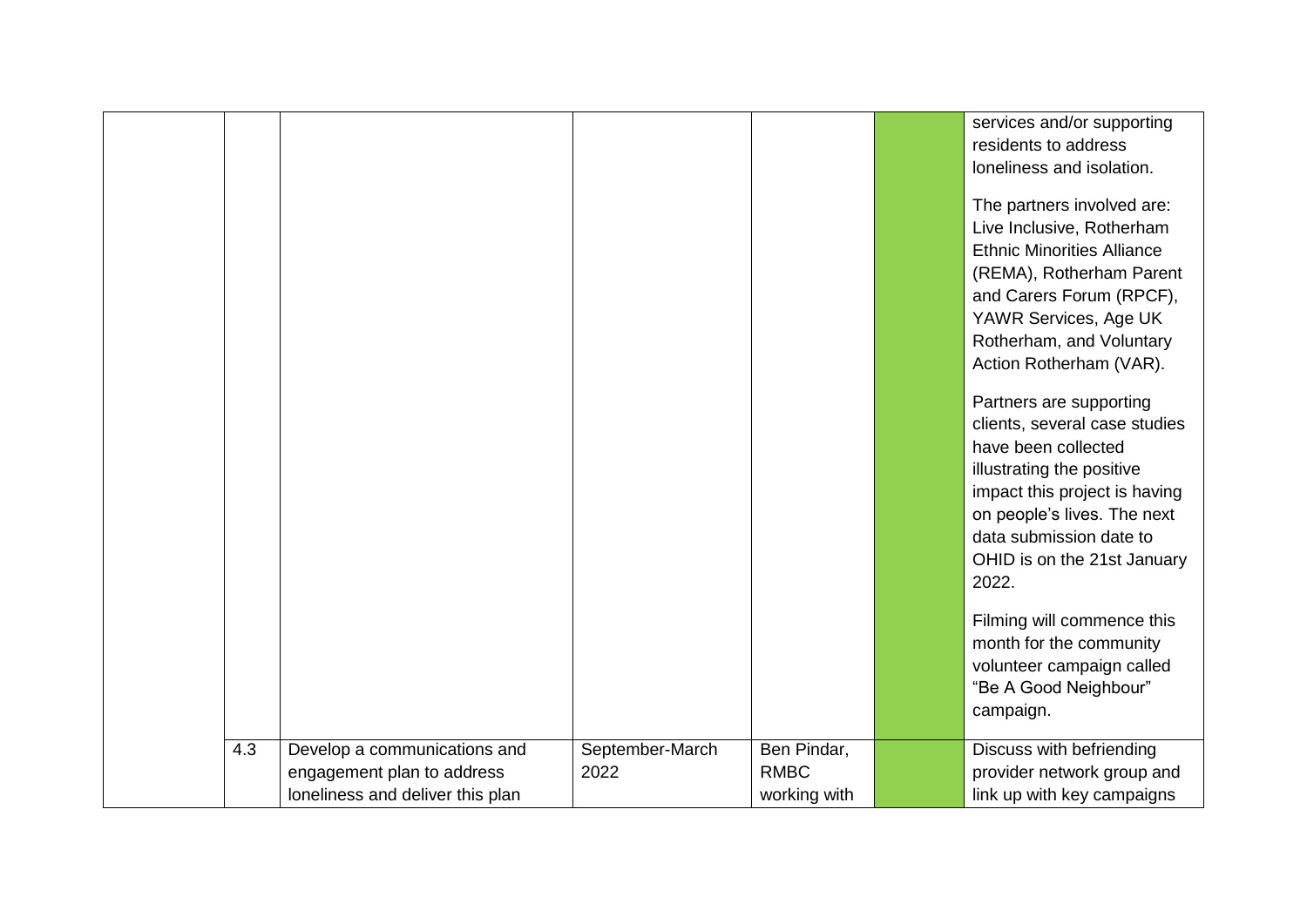|                                                                                    |     | working with VCS and wider<br>partnership.                                                                                                                        |                   | VCS and<br>other partner<br>organisations | around loneliness.                                                                                                                                                                                                                                                                                                                                                                                                                                                          |
|------------------------------------------------------------------------------------|-----|-------------------------------------------------------------------------------------------------------------------------------------------------------------------|-------------------|-------------------------------------------|-----------------------------------------------------------------------------------------------------------------------------------------------------------------------------------------------------------------------------------------------------------------------------------------------------------------------------------------------------------------------------------------------------------------------------------------------------------------------------|
| Promote<br>health and<br>wellbeing<br>through arts<br>and cultural<br>initiatives. | 4.4 | Deliver Rotherham Show as a three-<br>day festival, including implementing<br>additional COVID secure measures<br>to reassure residents and instil<br>confidence. | September 2021    | Leanne<br>Buchan,<br><b>RMBC</b>          | The event was delivered<br>from $3^{rd}$ to $5^{th}$ September.<br>Estimated audience of<br>90,000, of which 75%<br>identified that this was the<br>first event that they had<br>attended since COVID<br>restrictions were relaxed.<br>Infection rates in Rotherham<br>fell during the period of the<br>Rotherham show delivery,<br>indicating that the security<br>measures were effective.<br>The satisfaction rating was<br>98%, which was a rise from<br>96% from 2019. |
|                                                                                    | 4.5 | Develop a cultural programme using<br>COMF funding targeting over 55s to<br>support physical and mental<br>reconditioning.                                        | Autumn-March 2022 | Leanne<br>Buchan,<br><b>RMBC</b>          | The programme is on track<br>and in delivery. The first<br>project within this<br>programme was Care Home<br>Choir which was delivered as<br>part of the Rotherham<br>Christmas Campaign and<br>included performances at the                                                                                                                                                                                                                                                |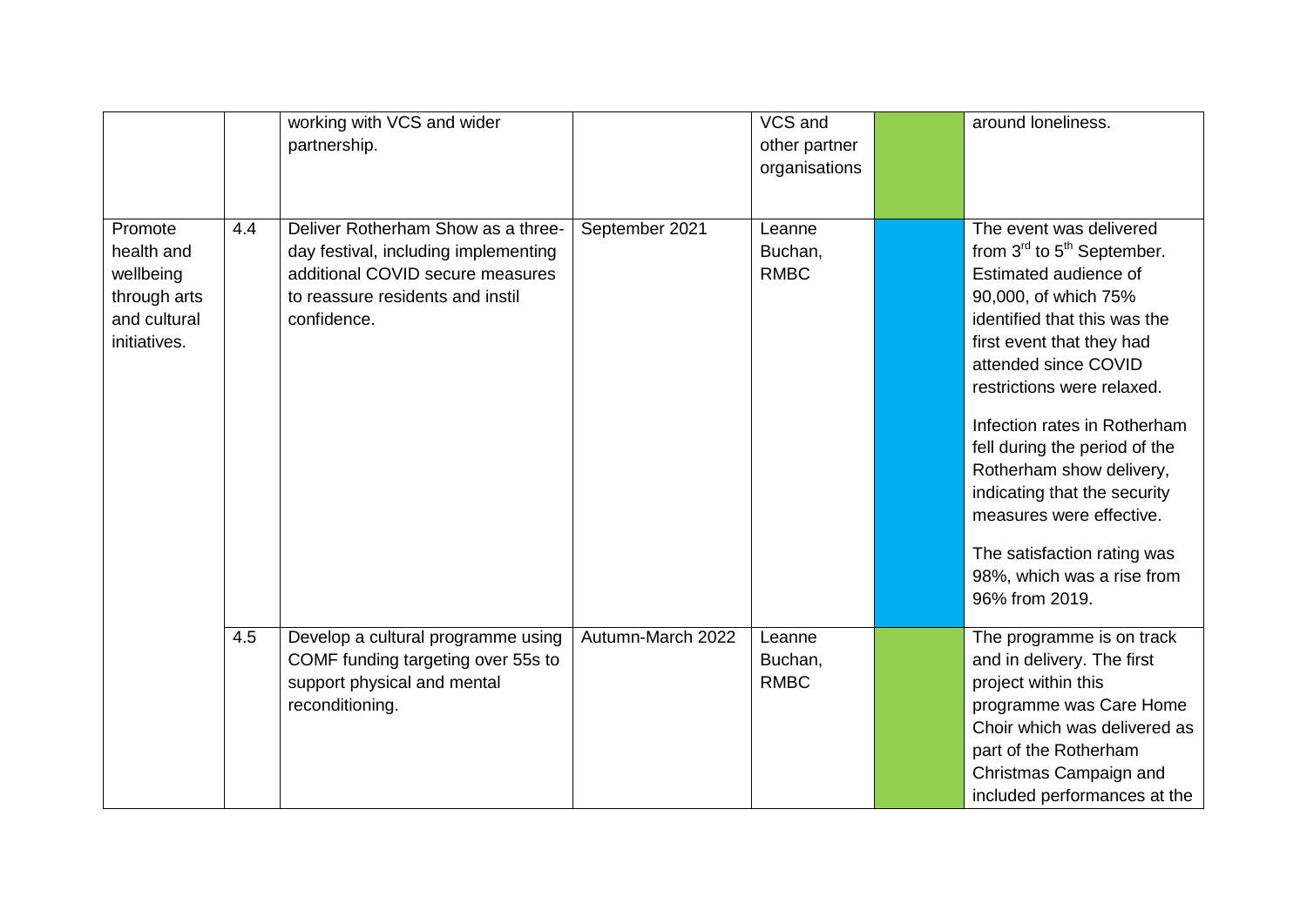|     |                                                                                        |              |                           | Lights Switch On and a<br>touring programme across<br>the borough. Further<br>activities will be delivered<br>between January and March<br>including: Circus Elders<br>(physical reconditioning<br>using circus skills), a<br>performance of Good Grief at<br><b>Rotherham Civic Theatre</b><br>with an associated Death<br>Café pop-up exploring<br>themes of grief, loss and<br>loneliness, a photography<br>project celebrating Age<br>Positivity in libraries and an<br>intergenerational programme<br>at Clifton Park Museum |
|-----|----------------------------------------------------------------------------------------|--------------|---------------------------|-----------------------------------------------------------------------------------------------------------------------------------------------------------------------------------------------------------------------------------------------------------------------------------------------------------------------------------------------------------------------------------------------------------------------------------------------------------------------------------------------------------------------------------|
|     |                                                                                        |              |                           | celebrating the role of<br>grandparents.                                                                                                                                                                                                                                                                                                                                                                                                                                                                                          |
| 4.6 | Launch a Rotherham Year of<br>Reading event which will target<br>disadvantaged pupils. | January 2022 | Zoe Oxley,<br><b>RMBC</b> | A soft launch will take place<br>with schools first week of<br>January sharing a video.<br>Currently in discussion with<br>RoSIS/Public Health/Comms<br>for a late Jan/Feb 2022<br>launch but due to the<br>uncertainty around Covid the<br>Public/PR launch date is                                                                                                                                                                                                                                                              |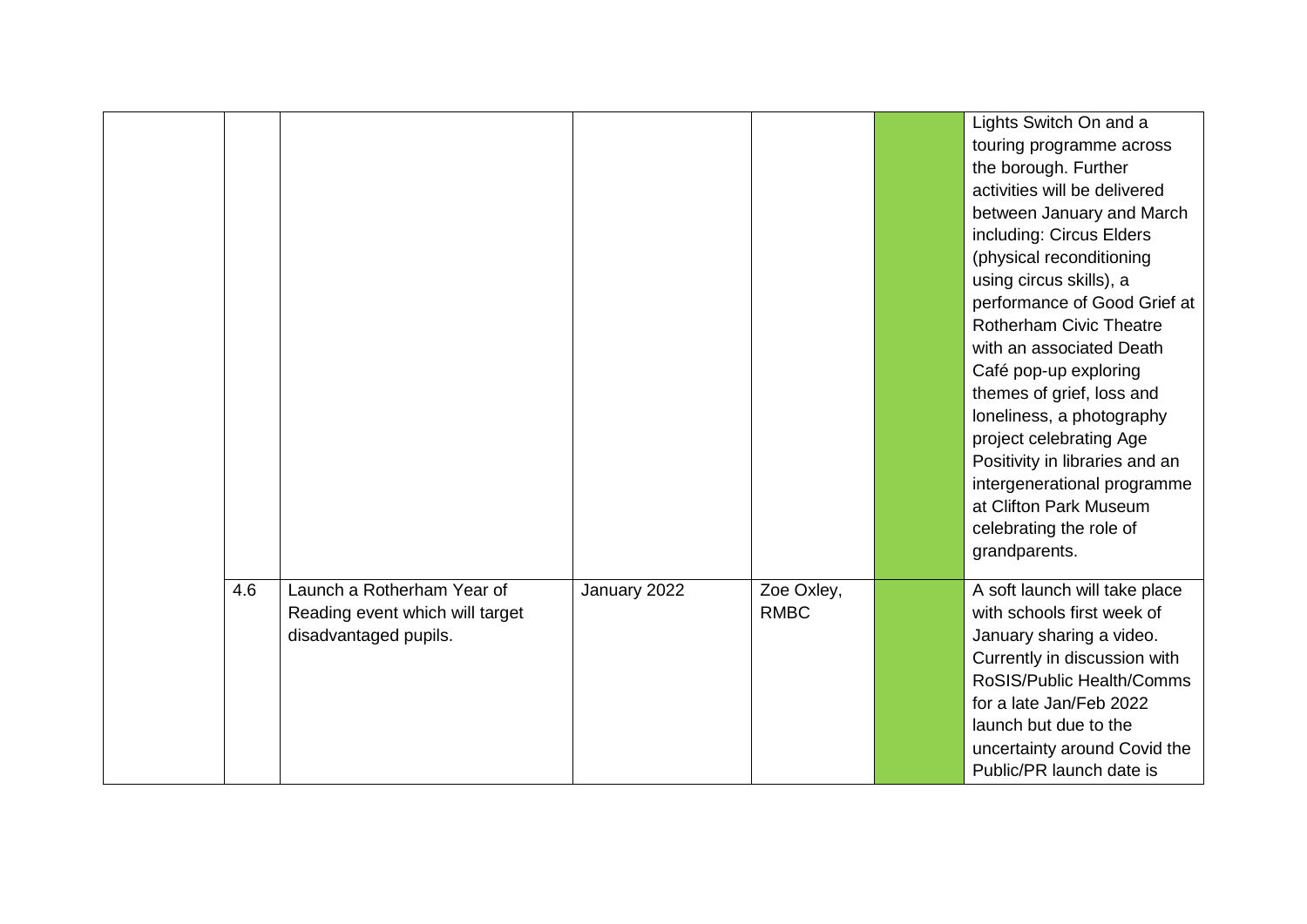|                                                              |     |                                                                                                                                                   |                                         |                                                                                        | subject to change.                                                                                                                                                                                                                   |  |
|--------------------------------------------------------------|-----|---------------------------------------------------------------------------------------------------------------------------------------------------|-----------------------------------------|----------------------------------------------------------------------------------------|--------------------------------------------------------------------------------------------------------------------------------------------------------------------------------------------------------------------------------------|--|
|                                                              | 4.7 | Utilise libraries as death positive<br>spaces, where the public can have<br>conversations around loss, grief,<br>end of life planning and legacy. | <b>March 2023</b>                       | Zoe Oxley,<br><b>RMBC</b>                                                              | Funding has been approved<br>to host four screenings that<br>explore different<br>perspectives on death and<br>grief by the Ugly Bucket<br>Theatre company due to take<br>place Jan - Mar 2022<br>followed by an open<br>discussion. |  |
| Ensure<br>Rotherham<br>people are<br>kept safe<br>from harm. | 4.8 | <b>Embed the Home Safety</b><br>Partnership Referral Scheme with<br>key partners in Rotherham.                                                    | <b>March 2022</b>                       | <b>Steve Adams</b><br>and Toni<br>Tranter,<br>South<br>Yorkshire<br>Fire and<br>Rescue | 7.1.2022 - RMBC Adult<br>Social Care staff to<br>commence with Safe & Well<br>Referral training from<br>January 2022.                                                                                                                |  |
|                                                              | 4.9 | Work with other partnership boards<br>on crosscutting issues relating to<br>safety and safeguarding.                                              | Ongoing for the<br>duration of the plan | Board chairs,<br><b>RTP</b>                                                            | Work continues to maintain<br>the partnership relationship<br>between the safeguarding<br>boards, and safeguarding<br>annual reports are shared<br>with the Health and<br><b>Wellbeing Board in January</b><br>2022.                 |  |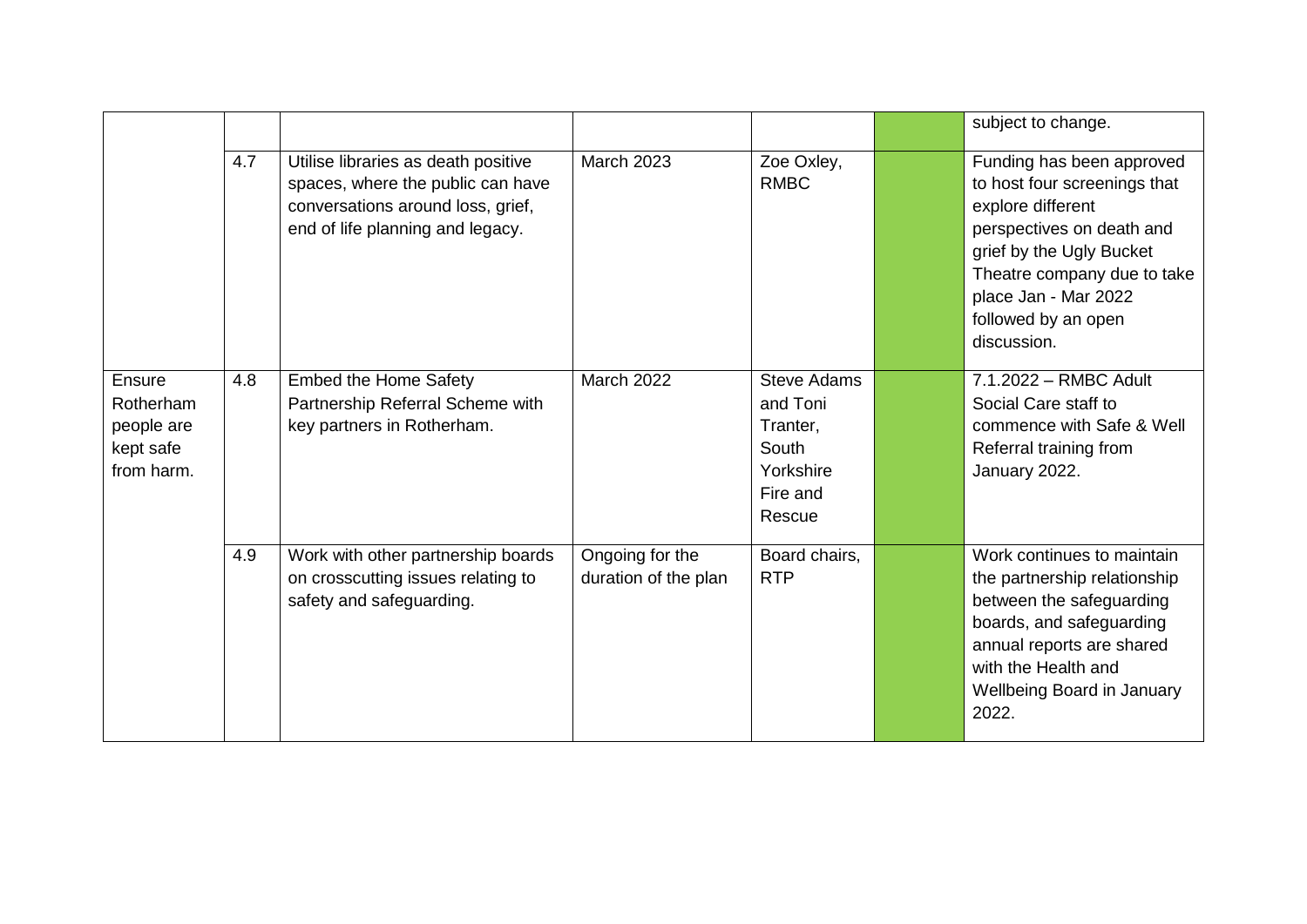| Develop a    | 4.10 | Undertake a review of the strategic | December 2021 | Sam           | Sam presented a report to                   |
|--------------|------|-------------------------------------|---------------|---------------|---------------------------------------------|
| borough that |      | positioning of physical activity in |               | Keighley,     | HWbB on 24th Nov to share                   |
| supports a   |      | Rotherham.                          |               | Yorkshire     | reflections and stimulate                   |
| healthy      |      |                                     |               | Sport         | discussion about the                        |
| lifestyle.   |      |                                     |               | Foundation    | direction of travel and next                |
|              |      |                                     |               |               | steps.                                      |
|              |      |                                     |               | (supported by |                                             |
|              |      |                                     |               | Kate Green,   | HWbB prioritised 4 areas for                |
|              |      |                                     |               | RMBC)         | partners to collaborate which               |
|              |      |                                     |               |               | will strengthen strategic                   |
|              |      |                                     |               |               | positioning of physical                     |
|              |      |                                     |               |               | activity in supporting healthy              |
|              |      |                                     |               |               | lifestyles and tackling health              |
|              |      |                                     |               |               | inequalities:                               |
|              |      |                                     |               |               |                                             |
|              |      |                                     |               |               | All public sector                           |
|              |      |                                     |               |               | anchor organisations<br>doing what they can |
|              |      |                                     |               |               |                                             |
|              |      |                                     |               |               | as employers to get                         |
|              |      |                                     |               |               | and keep their<br>workforces active.        |
|              |      |                                     |               |               |                                             |
|              |      |                                     |               |               | Creating the<br>$\bullet$                   |
|              |      |                                     |               |               | conditions where                            |
|              |      |                                     |               |               | social movements                            |
|              |      |                                     |               |               | that normalise                              |
|              |      |                                     |               |               | physical activity can                       |
|              |      |                                     |               |               | flourish.                                   |
|              |      |                                     |               |               | Training front line                         |
|              |      |                                     |               |               | workers across                              |
|              |      |                                     |               |               | multiple organisations                      |
|              |      |                                     |               |               | (prevention, early                          |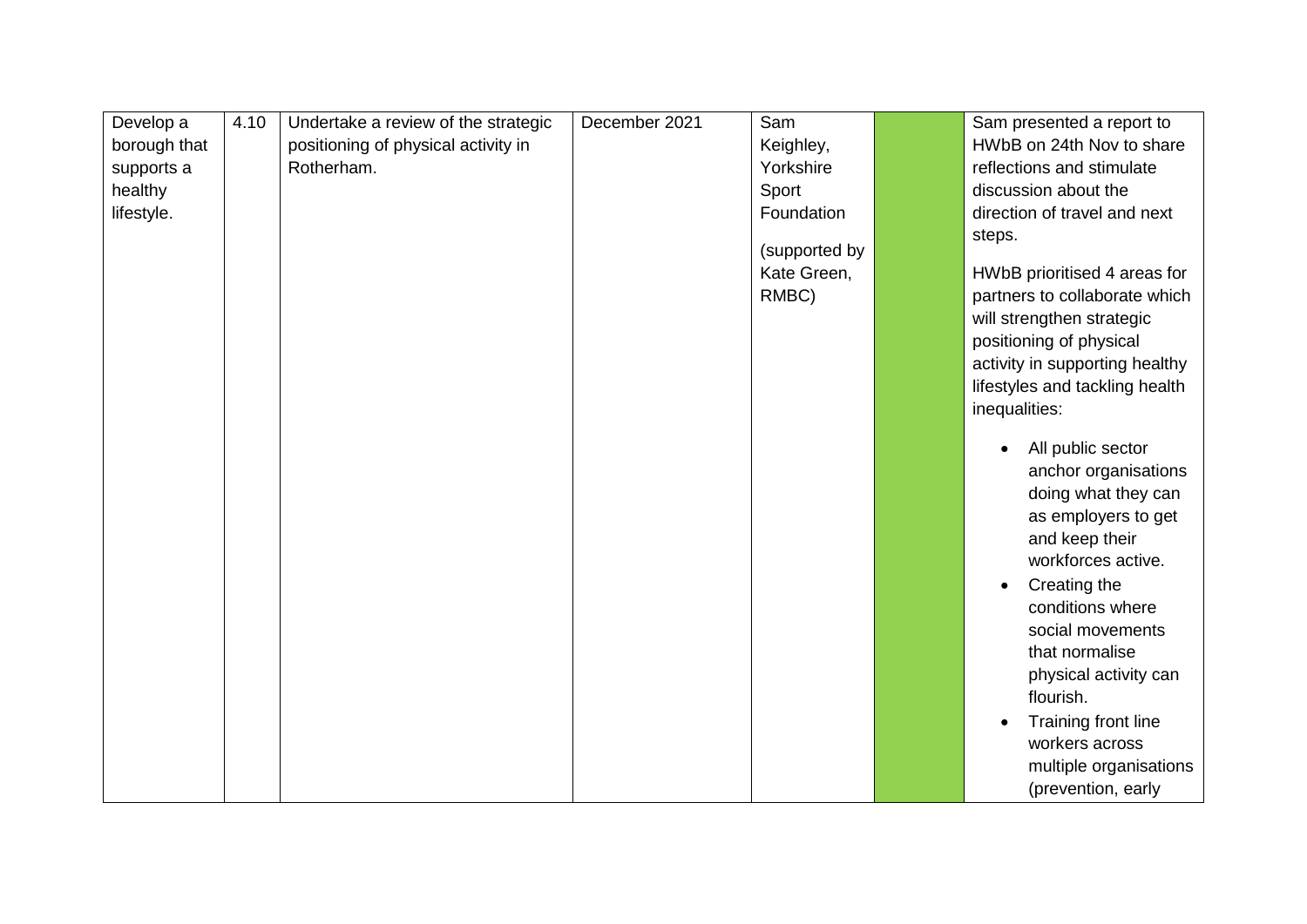|      |                                                                                                                          |                                                              |                               | intervention and<br>clinical) to be<br>confident to talk<br>about and signpost<br>people to being<br>active.<br>Strengthen local<br>social prescribing<br>structures; including<br>building the<br>confidence of G.P.'s<br>and other prescribers<br>to talk about the |
|------|--------------------------------------------------------------------------------------------------------------------------|--------------------------------------------------------------|-------------------------------|-----------------------------------------------------------------------------------------------------------------------------------------------------------------------------------------------------------------------------------------------------------------------|
|      |                                                                                                                          |                                                              |                               | benefits of physical                                                                                                                                                                                                                                                  |
|      |                                                                                                                          |                                                              |                               | activity and refer                                                                                                                                                                                                                                                    |
| 4.11 | Deliver a range of programmes to<br>welcome women and girls into<br>football, focussing on under-<br>represented groups. | Ongoing for the<br>duration of the plan<br>(up to July 2023) | Chris Siddall,<br><b>RMBC</b> | Three sessions are currently<br>in delivery/ development:<br>Sessions during three<br>$\bullet$<br>holiday camps in October<br>Half term with activity<br>have been delivered in<br>local primary schools.                                                            |
|      |                                                                                                                          |                                                              |                               | Potential to expand work<br>through Holiday Activity<br>Fund. An afterschool<br>programme linking<br>directly to community<br>sessions has started in<br>January 2022 with<br>success.                                                                                |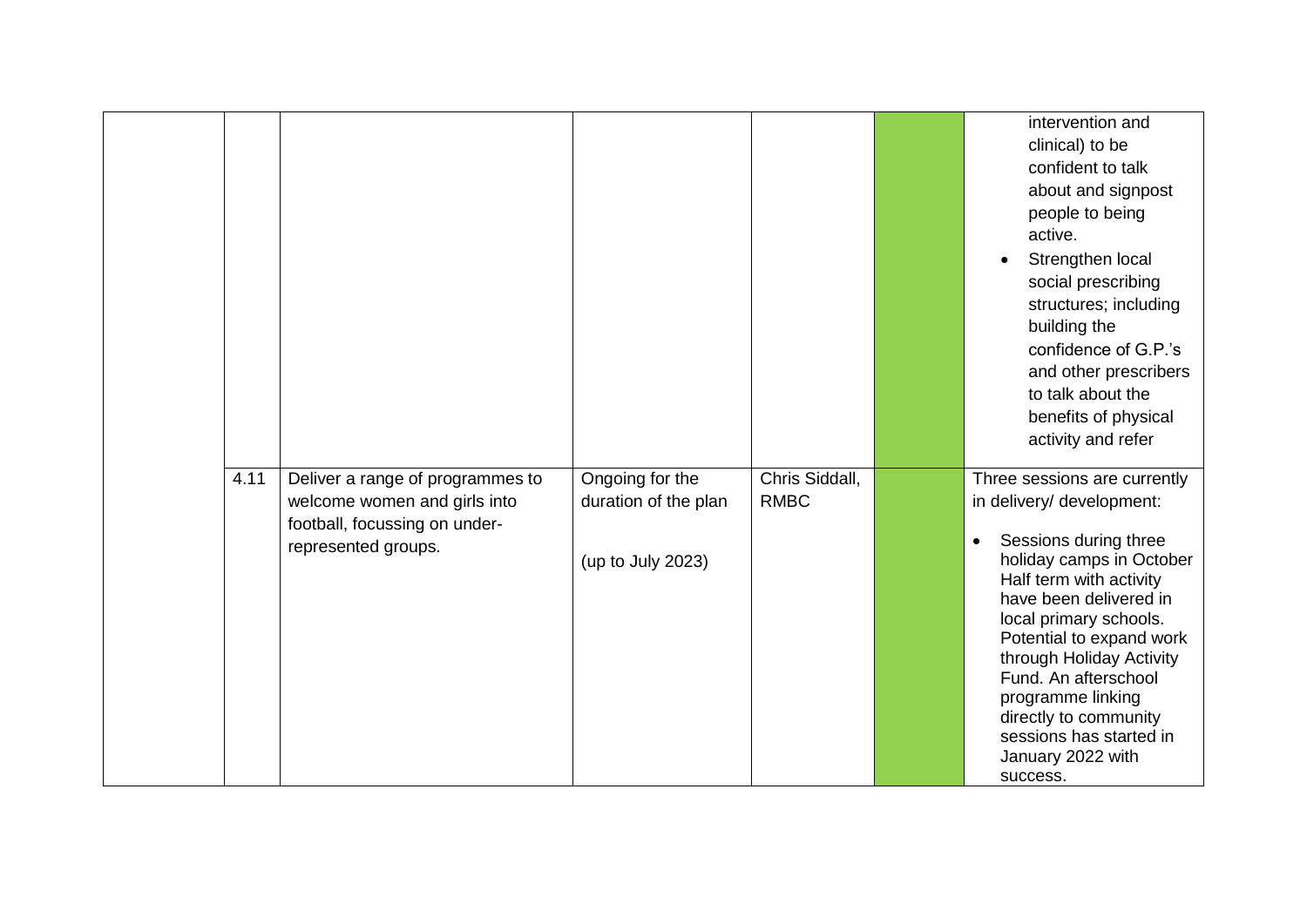|  |  |  | The number of primary<br>$\bullet$<br>schools is being<br>increased who work with<br>the Youth Sport Trusts<br>"Girls School Sport<br>Partnerships". Numbers<br>to be confirmed at the<br>end of the academic<br>year. Options explored<br>for girls community teams<br>at Wath.                                                                                                                                                   |
|--|--|--|------------------------------------------------------------------------------------------------------------------------------------------------------------------------------------------------------------------------------------------------------------------------------------------------------------------------------------------------------------------------------------------------------------------------------------|
|  |  |  | Work continues with<br>$\bullet$<br>REMA on a project<br>focusing on a variety of<br>women from Rotherham<br>who are engaged in<br>football. One of them is a<br>young girl of dual<br>heritage who has ADHD.<br>She plays in a youth girls<br>team and uses football as<br>an outlet for her ADHD.<br>This project is being<br>designed and delivered<br>by an all-female team<br>including photographer<br>and graphic designer. |
|  |  |  | Seeking to deliver<br>$\bullet$<br>festivals and events<br>between February and                                                                                                                                                                                                                                                                                                                                                    |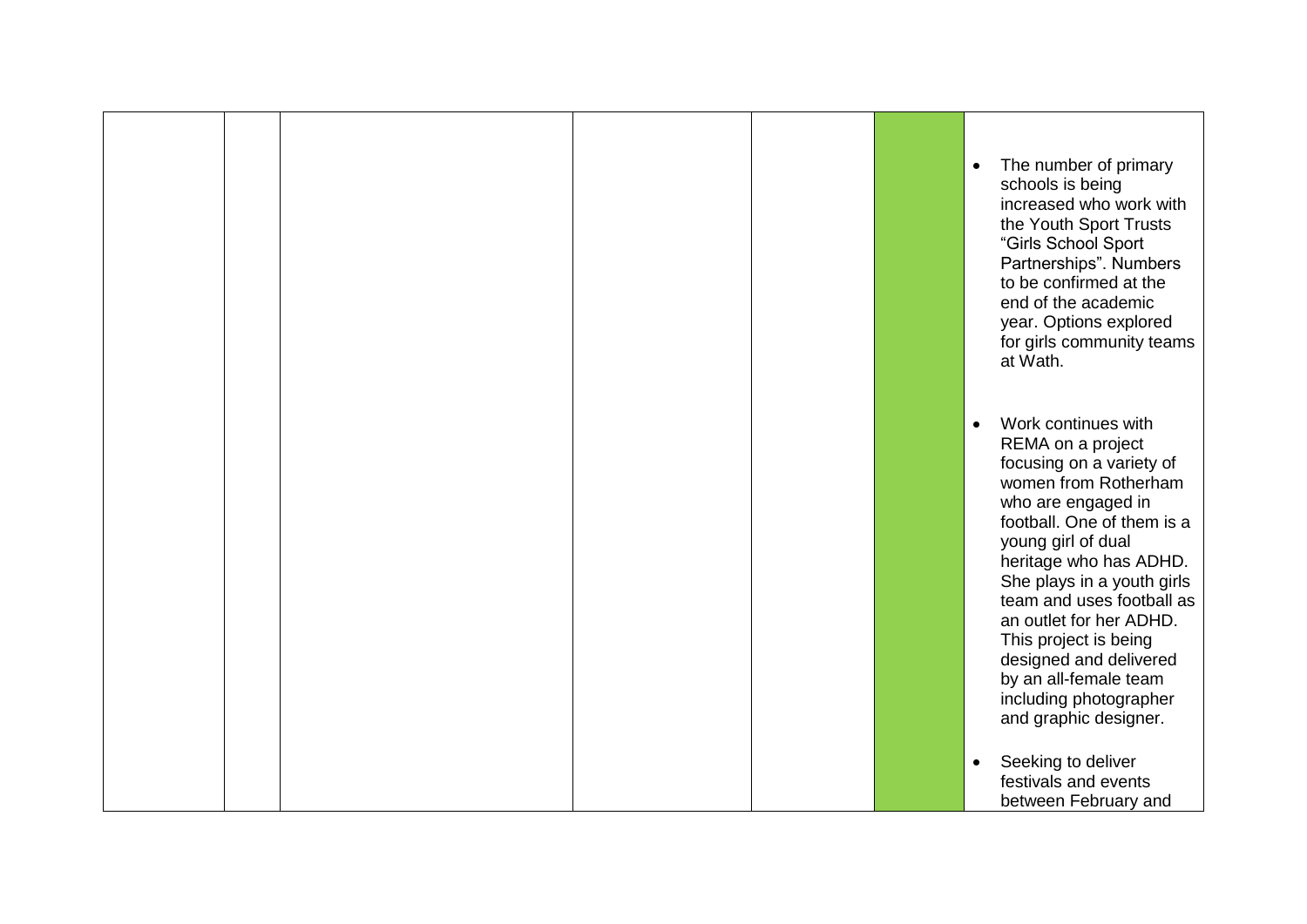|      |                                                                                                            |                                                              |                               | <b>July 2022</b>                                                                                                                                                                                                                                                                                                                                                                                                                                                                     |
|------|------------------------------------------------------------------------------------------------------------|--------------------------------------------------------------|-------------------------------|--------------------------------------------------------------------------------------------------------------------------------------------------------------------------------------------------------------------------------------------------------------------------------------------------------------------------------------------------------------------------------------------------------------------------------------------------------------------------------------|
| 4.12 | Use football to encourage more<br>women and girls to adopt and<br>maintain a healthier lifestyle.          | Ongoing for the<br>duration of the plan<br>(up to July 2023) | Chris Siddall,<br><b>RMBC</b> | Living a healthy lifestyle is<br>covered in Educational<br>settings across<br>Rotherham. With more<br>schools getting involved in<br>the Girls Football School<br>Partnership this will reach a<br>wider audience.<br>Planning for the<br>tournament's Fan Zones is<br>ongoing and will be an<br>opportunity to promote<br>healthy lifestyles.<br>A page has been set up on<br>the Women and Girls<br>Website, hosted by<br>Rotherham United CST,<br>linked to healthier lifestyles. |
| 4.13 | Complete public consultation on the<br>draft Cycling Strategy and present<br>the final draft for approval. | October 2021                                                 | Andrew<br>Moss, RMBC          | Public consultation was<br>completed, full cycling<br>strategy going to January<br>Cabinet.                                                                                                                                                                                                                                                                                                                                                                                          |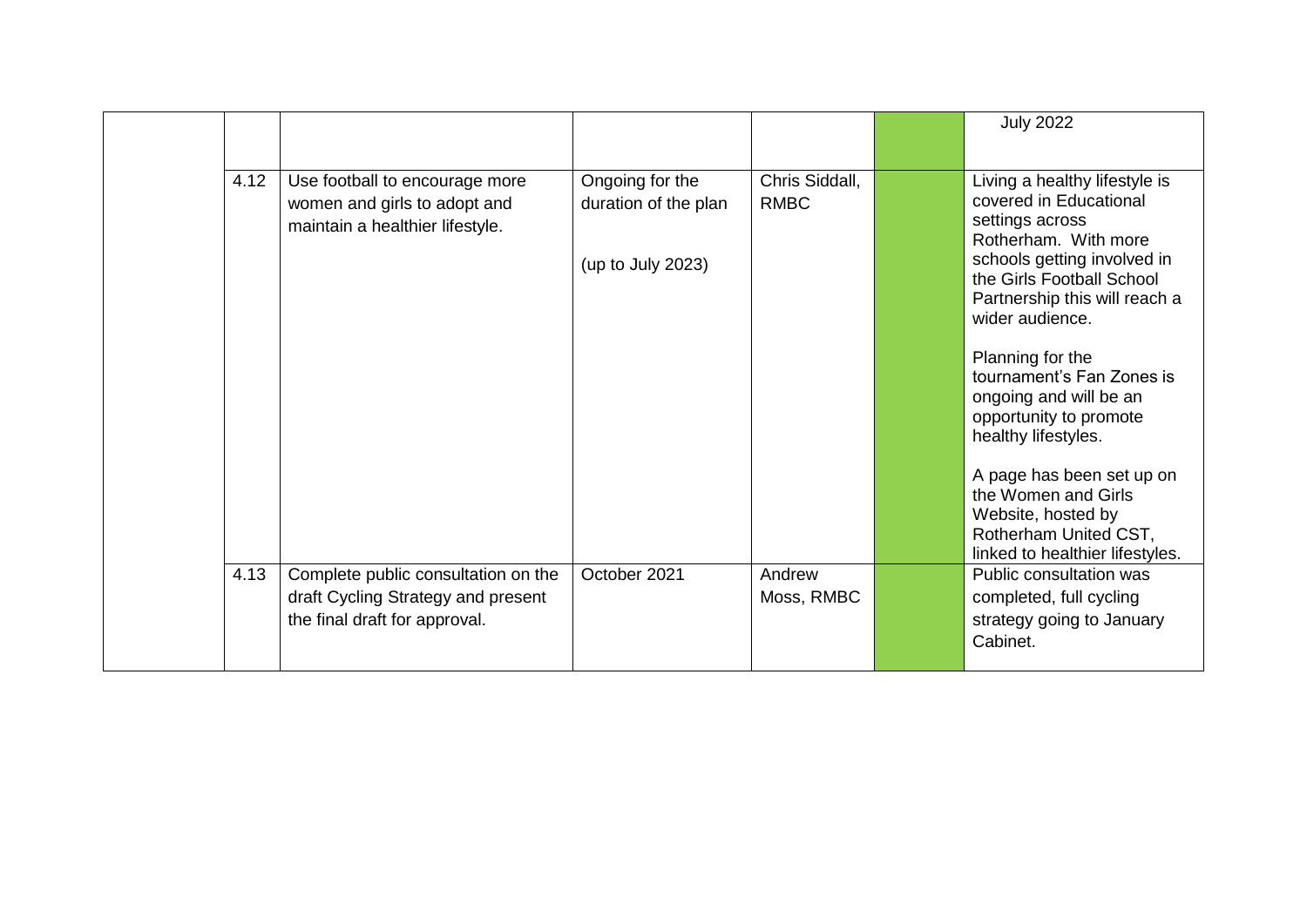## **Cross-cutting priorities**

| <b>Priority</b>                                                                 | #   | <b>Milestones</b>                                                                                                                       | <b>Timescale</b>                                                     | Lead(s)                              | <b>BRAG</b><br>rating | <b>Progress update</b>                                                                                                                                    |
|---------------------------------------------------------------------------------|-----|-----------------------------------------------------------------------------------------------------------------------------------------|----------------------------------------------------------------------|--------------------------------------|-----------------------|-----------------------------------------------------------------------------------------------------------------------------------------------------------|
| Work in<br>partnership to<br>maximise<br>social value<br>across the<br>borough. | 5.1 | Undertake a baselining assessment<br>regarding social value through the<br>Rotherham Anchor Network.                                    | <b>March 2022</b>                                                    | Karen<br>Middlebrook,<br><b>RMBC</b> |                       | Conversations remain<br>ongoing with partners to<br>develop a baselining<br>assessment regarding<br>procurement expenditure<br>made with local suppliers. |
| Assess and<br>respond to the<br>impact of the<br>COVID-19<br>pandemic.          | 5.2 | <b>Commission State of the Sector</b><br>Research to understand the impact<br>of the pandemic on the voluntary<br>and community sector. | <b>Early 2022</b>                                                    | Shafiq<br>Hussain,<br><b>VAR</b>     |                       | Due to go out QTR1 2022.                                                                                                                                  |
|                                                                                 | 5.3 | Update the GISMO directory, taking<br>into account the impact of the<br>pandemic of voluntary and<br>community sector organisations.    | End of September-<br>50% updated<br>End of December -<br>75% updated | Shafiq<br>Hussain,<br><b>VAR</b>     |                       | 80% updated (as of 11 <sup>th</sup><br>November 2021.)<br>Further update to be<br>provided in April 2022                                                  |
|                                                                                 |     |                                                                                                                                         | End of March $2022 -$<br>100% updated                                |                                      |                       |                                                                                                                                                           |